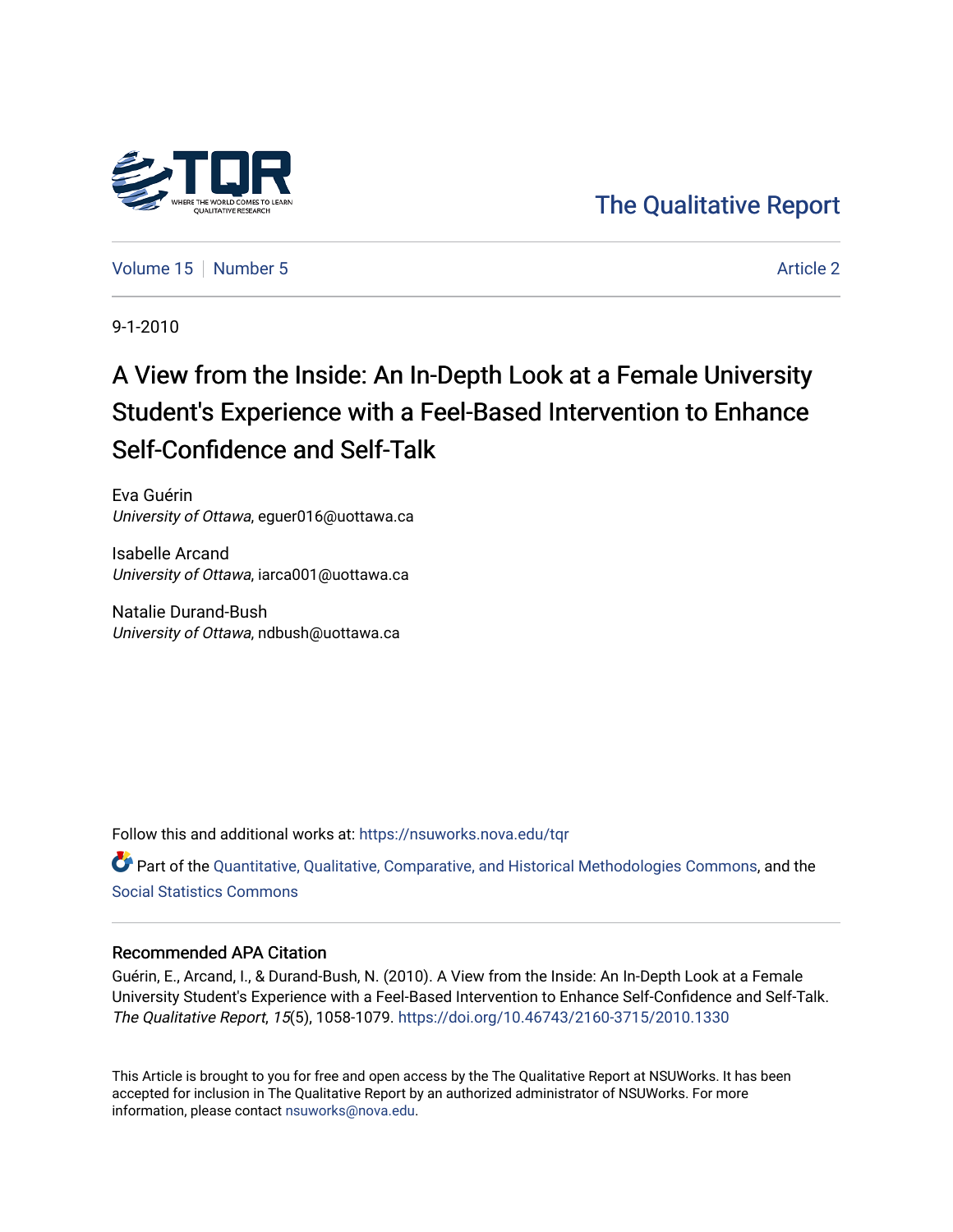# **Qualitative Research Graduate Certificate** Indulge in Culture Exclusively Online . 18 Credits **LEARN MORE**

## A View from the Inside: An In-Depth Look at a Female University Student's Experience with a Feel-Based Intervention to Enhance Self-Confidence and Self-Talk

### Abstract

The primary goal of this investigation was to document, using the participatory paradigm, a female university student's experience with a feel-based intervention intended to enhance the quality of her academic experiences including her self-confidence and self-talk. In this unique qualitative case study, the student participated in a 15-week intervention that included multiple in-depth interviews and regular journaling, both of which prompted regular self-monitoring and self-reflection. A narrative account illustrates how the student learned to regulate the way she felt through the intervention, leading to increased self-awareness and self-control, as well as enhanced self-talk and self-confidence.

#### Keywords

Intervention, Self-Regulation, Feel, Resonance, Self-confidence, Self- Talk, Self-Awareness, Journaling

#### Creative Commons License



This work is licensed under a [Creative Commons Attribution-Noncommercial-Share Alike 4.0 License](https://creativecommons.org/licenses/by-nc-sa/4.0/).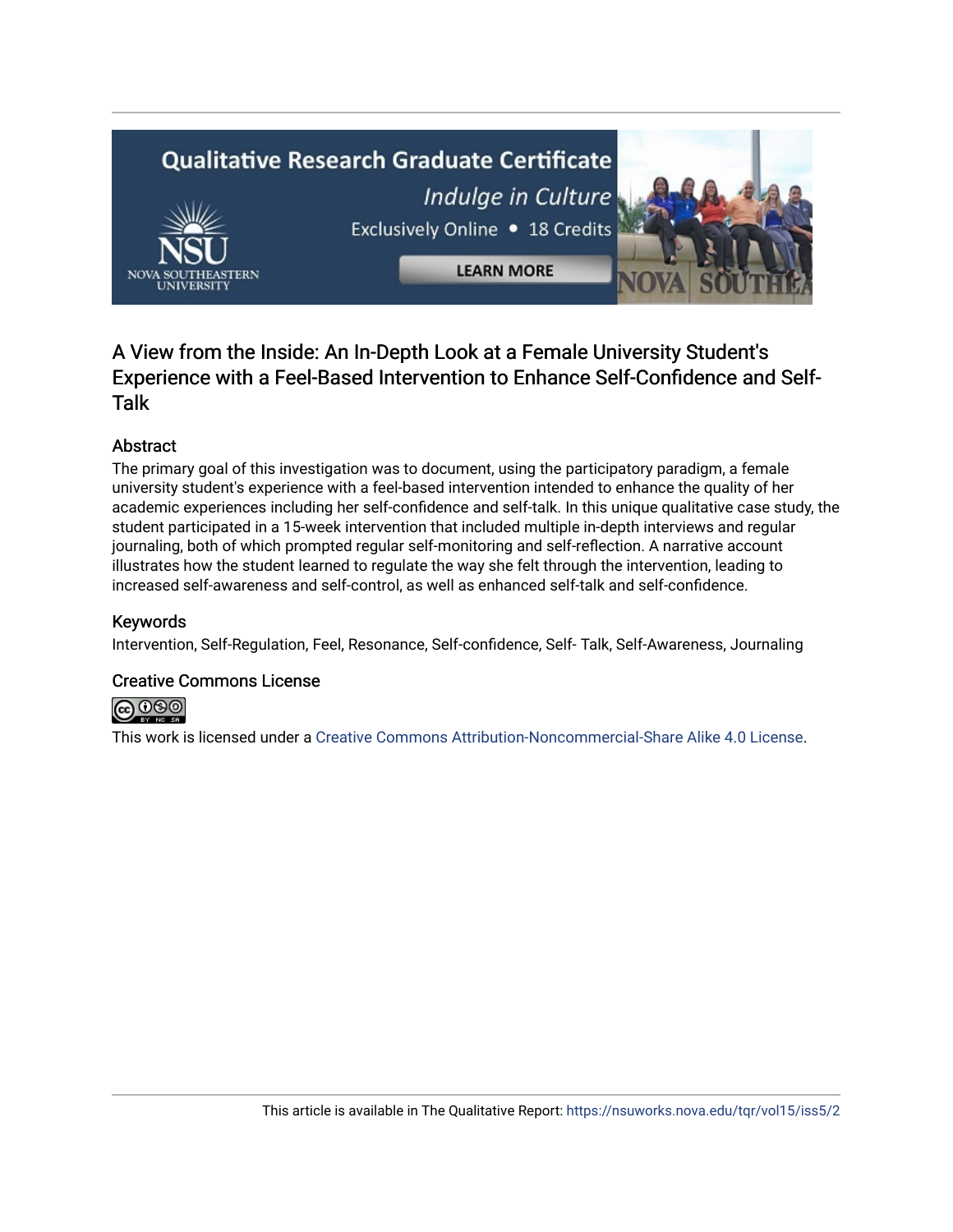## **A View from the Inside: An In-Depth Look at a Female University Student's Experience with a Feel-Based Intervention to Enhance Self-Confidence and Self-Talk**

Eva Guérin, Isabelle Arcand, and Natalie Durand-Bush University of Ottawa, Ontario, Canada

*The primary goal of this investigation was to document, using the participatory paradigm, a female university student's experience with a feel-based intervention intended to enhance the quality of her academic experiences including her self-confidence and self-talk. In this unique qualitative case study, the student participated in a 15-week intervention that included multiple in-depth interviews and regular journaling, both of which prompted regular self-monitoring and self-reflection. A narrative account illustrates how the student learned to regulate the way she felt through the intervention, leading to increased self-awareness and selfcontrol, as well as enhanced self-talk and self-confidence. Key Words: Intervention, Self-Regulation, Feel, Resonance, Self-Confidence, Self-Talk, Self-Awareness, and Journaling* 

#### **Introduction**

This article presents the findings of a unique study in which the participatory paradigm (Creswell, 2007; Heron & Reason, 1997) was used to examine a female university student's 15-week experience as both researcher and participant in an intervention that sought to help her learn to regulate the way she felt. Specifically, the investigators were interested in mapping the influence of the intervention on selfawareness and self-control, particularly with respect to self-confidence and self-talk. The participatory worldview was chosen to conduct this study as it advocates change and empowerment to increase individuals' capacity to take greater control of decisions and actions which they themselves identify as important (Creswell; Maguire, 1996). Creswell advanced: "[Participatory] research should contain an action agenda for reform that may change the lives of participants, the institutions in which they live and work, or even the researchers' lives" (p. 21). Researchers are actively involved as participants in a participatory inquiry and become committed learners in the process rather than remain impartially detached, as seen in positivistic types of inquiries (Hall, 1992). As such, this case study involved two researchers who also served as participants, that is, one partook in the intervention and the other facilitated it. They documented shared lived experiences and change (Heron & Reason) throughout a feel-based intervention.

The intervention was guided by the Resonance Performance Model (RPM; Callary & Durand-Bush, 2008), a dynamic and interactive educational framework designed to help individuals regulate how they feel to optimize performance and well being. Resonance is depicted as a self-regulatory process facilitating ongoing learning through increased self-awareness and self-control (Simon & Durand-Bush, 2009). Individuals thus learn to identify and alter their inner states or responses to bring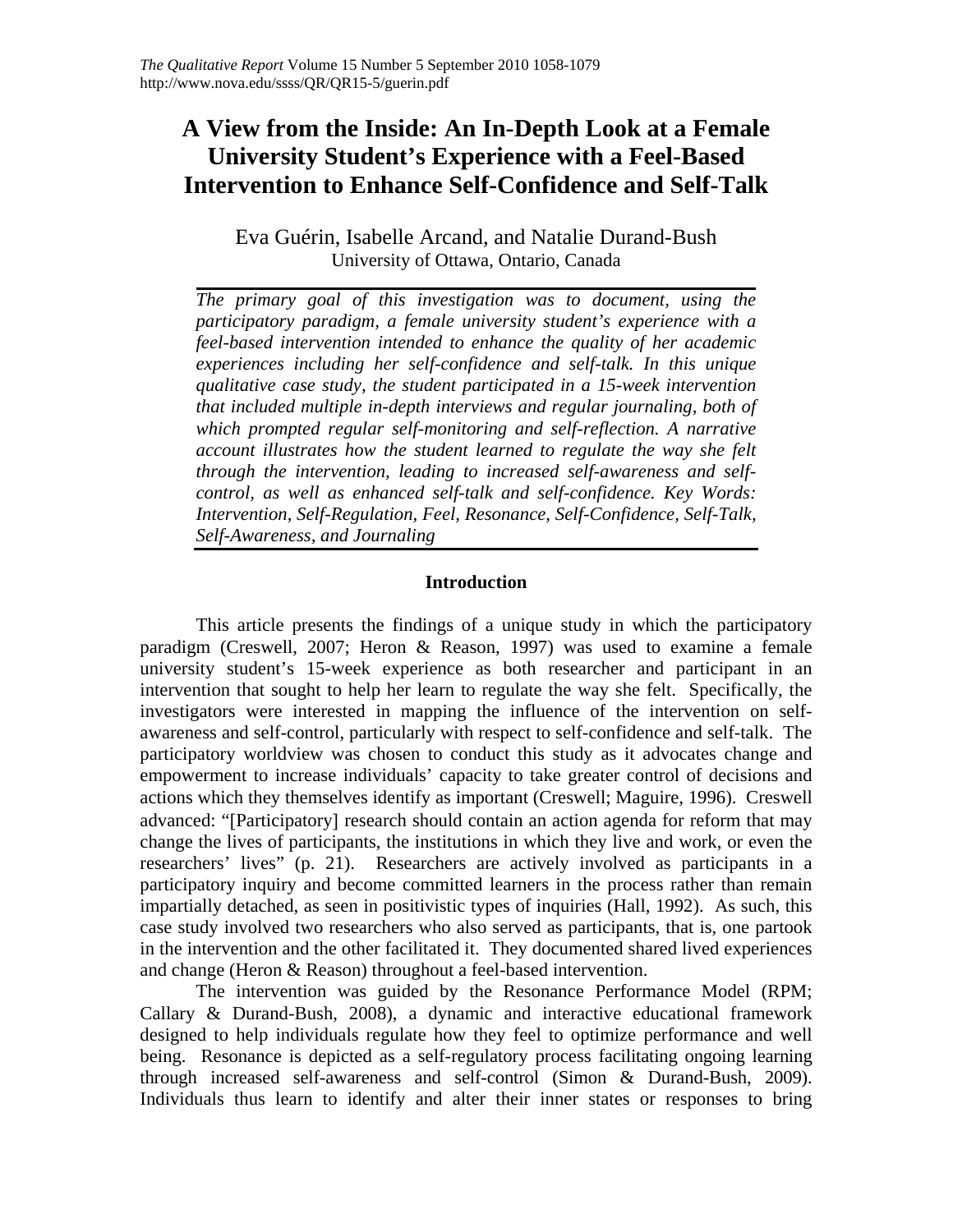themselves into line with preferred standards (Vohs & Baumeister, 2004; Zimmerman, 2000), particularly with respect to how they want to feel (Callary & Durand-Bush). Congruent with Vohs and Baumeister's observations, individuals experiencing resonance maintain harmony between their inner self and their social and physical environment (Simon & Durand-Bush).

Feel is at the core of the resonance process and is defined as a subjective multidimensional experience that is mediated by one's ability to perceive, to be aware of, or to be conscious of one's inner self and environment (Callary & Durand-Bush, 2008; Simon & Durand-Bush, 2009). In this context and in line with the participatory worldview (Creswell, 2007), felt experiences are generated by the individual, that is, they are not predetermined nor imposed. Feel can be experienced, for example, physically (e.g., I feel strong), cognitively (e.g., I feel confident), emotionally (e.g., I feel happy), socially (e.g., I feel connected to the group), and also spiritually (e.g., I feel at peace with myself; Callary & Durand-Bush). As such, this broader concept of feel may be differentiated from more traditional definitions of emotions and feelings (Hansen, 2005; Vallerand & Blanchard, 2000). Previous research has shown that felt experiences can change over time and across situations through increased awareness, learning, and selfregulation (Arcand, Durand-Bush, & Miall, 2007; Callary & Durand-Bush; Doell, Durand-Bush, & Newburg, 2006; Lussier-Ley & Durand-Bush, 2009; Simon & Durand-Bush).

| Component                                 | Description                                                                                                                                                                                                                                                             |
|-------------------------------------------|-------------------------------------------------------------------------------------------------------------------------------------------------------------------------------------------------------------------------------------------------------------------------|
| The Way<br>You<br>Want to Feel            | Refers to the way individuals want to feel in important areas of life from different<br>relevant perspectives (e.g., physically, emotionally, cognitively, socially, and<br>spiritually).                                                                               |
| Preparation                               | Refers to what allows individuals to feel the way they want while achieving their<br>performance goals. It can include, but is not limited to, cognitive, physical,<br>technical, tactical, emotional, social, or organizational means, strategies, or<br>activities.   |
| <b>Obstacles</b>                          | Obstacles are both internal (e.g., negative thought) and external (e.g., parental<br>pressure) barriers that prevent individuals from feeling the way they want.                                                                                                        |
| Revisit the<br>Way<br>You Want to<br>Feel | Refers to what allows individuals to reconnect with the way they want to feel<br>after facing an obstacle. It can include, but is not limited to, cognitive, physical,<br>technical, tactical, emotional, social or organizational means, strategies, or<br>activities. |

*Table 1*. Components of the Resonance Performance Model (Simon & Durand-Bush, 2009, adapted from Newburg, Kimiecik, Durand-Bush, & Doell, 2002)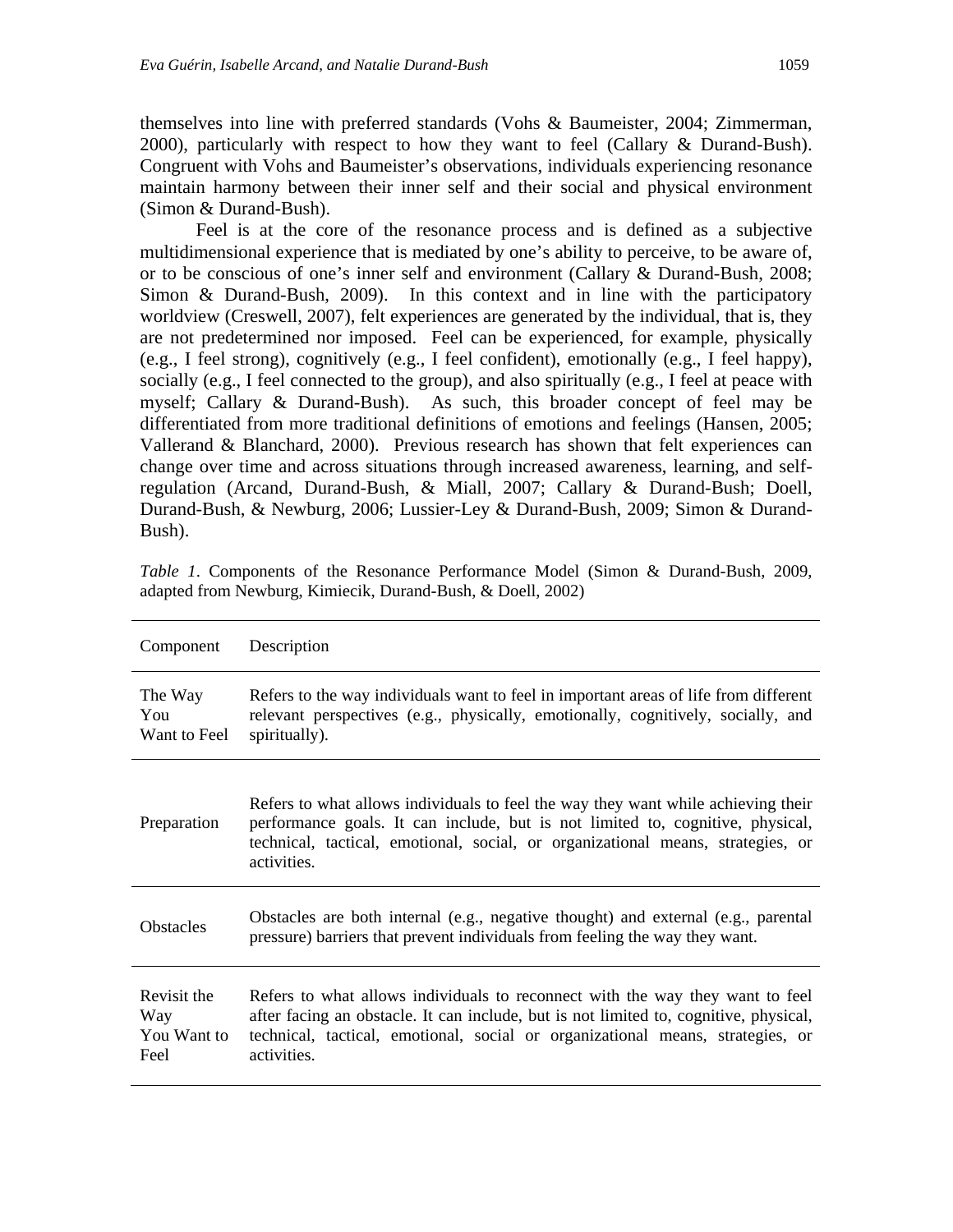The resonance process is summarized in the RPM, which comprises four components: (a) The Way You Want To Feel, (b) Preparation, (c) Obstacles, and (d) Revisit The Way You Want To Feel (see Table 1). Although the components are distinctively represented in the model, the process and experience of resonance is holistic, dynamic, and cyclical thus there is significant interaction between components (Newburg et al., 2002).

*The Way You Want To Feel* is the crux of the process of resonance. It is selfexplanatory and represents the many ways individuals want to feel in their daily activities and life (Callary & Durand-Bush, 2008; Newburg et al., 2002). The meaning and relevance of an individual's different dimensions of felt experiences can evolve and change across time, situations, and contexts, which highlights the importance of ongoing self-observation, self-monitoring, and self-reflection in attempts to regulate these experiences (Arcand et al., 2007; Simon & Durand-Bush, 2009; Zimmerman, 2000). For instance, four medical students participating in a ten-week self-regulation intervention came to understand how physical, emotional, cognitive, and social dimensions of how they felt influenced each other and their overall felt experiences as a whole (Simon & Durand-Bush).

*Preparation* in the RPM targets what individuals do to feel the way they want while pursuing their goals or endeavors (Lussier-Ley & Durand-Bush, 2009; Newburg et al., 2002). Preparation strategies are highly personalized and can be, for example, cognitive (e.g., engage in positive self-talk), physical (e.g., exercise), emotional (e.g., cry), social (e.g., talk to a friend), and organizational (e.g., prioritize tasks) in nature (Callary & Durand-Bush, 2008; Doell et al., 2006). Research shows that the preparation component of the resonance process helps participants in various contexts to identify and apply effective strategies that allow them to not only connect with their desired feel but to also enhance their performance and well-being (Arcand et al., 2007; Callary & Durand-Bush; Simon & Durand-Bush, 2009). The *Obstacles* component of the RPM refers to what inhibits individuals to feel the way they want. Obstacles, often perceived as setbacks, can be internal (e.g., self-doubt, fear) or external (e.g., deadlines, parental pressure; Arcand et al.; Callary & Durand-Bush). The resonance process leads individuals to anticipate and accept life's inevitable obstacles rather than deny or avoid them. Recognizing how they initially or typically respond to obstacles (i.e., how they do not want to feel) and having a crucial reference point (e.g., clear and tangible desired way to feel) to which they can bring themselves allows individuals to more efficiently overcome obstacles in their daily life (Simon & Durand-Bush).

The fourth component of the RPM, that is, *Revisit the Way You Want To Feel*, stipulates that before engaging in more preparation to perform a certain task or to engage in a particular activity following an obstacle, individuals should reconnect with their intrinsic desires or motives for doing so by revisiting the way they want to feel. Firstly, this prevents them from getting caught in the obstacle-preparation loop in which they may eventually lose sight of what is important and meaningful to them, which can result in decreased motivation, enjoyment, and satisfaction (Newburg et al., 2002). Secondly, by reconnecting with their desired feel, individuals are able to re-energize themselves and refocus on important elements of their pursuits. As such, this part of the process involves identifying meaningful strategies that may be related to the current task situation or that may applied at a later time, often after a period of reflection (Callary & Durand-Bush,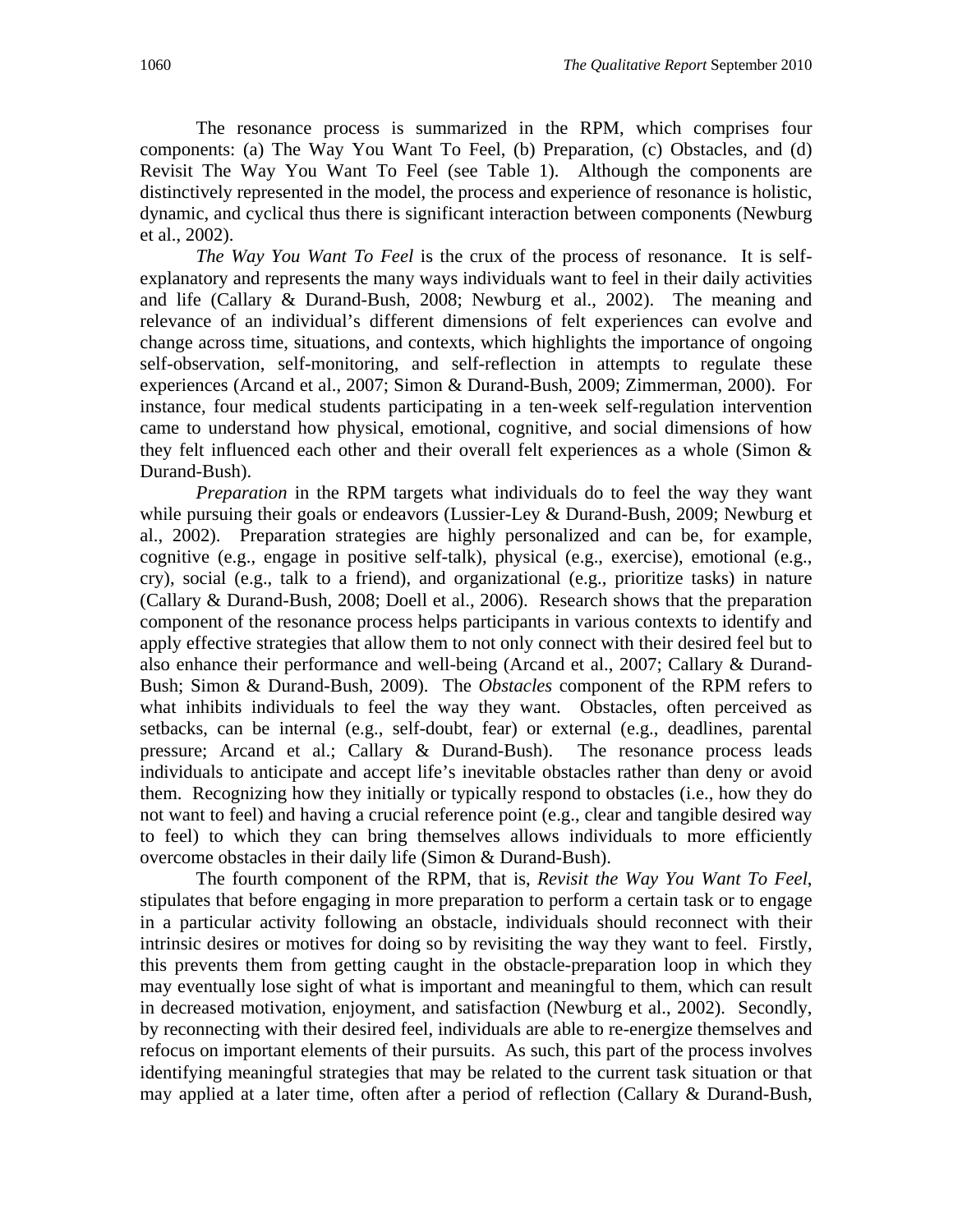2008; Doell et al., 2006). In essence, this component helps people channel their perspective toward aspired felt experiences instead of solely on desired outcomes, the latter of which could be harmful to one's motivation and self-view (Potmesil & Rydl, 1996).

 In sum, as demonstrated in several case studies involving over 50 participants, the resonance process depicted in the RPM is unique to each individual and as such, is best nurtured through a person-centered intervention (Arcand et al., 2007; Callary & Durand-Bush, 2008; Doell et al., 2006; Lussier-Ley & Durand-Bush, 2009). Thus far, researchers have studied resonance by facilitating feel-based interventions mainly with athletes and coaches in various sport and physical activity contexts. Results have indicated that by developing and applying their resonance process, participants improved the quality of their personal and athletic experiences. Given these promising albeit limited findings, it would appear to be worthy and important to empirically examine this type of self-regulation intervention in other contexts such as education. Simon and Durand-Bush's (2009) study is the only one conducted in an educational context and it was specific to medicine.

Hence, the current study aimed to document an undergraduate psychology student's subjective experience with a feel-based intervention. This study held particular interest in understanding the influence of resonance on the student's self-confidence and self-talk. The focus of the inquiry was on this student's felt and lived experiences through the intervention as guided by a participating facilitator (Creswell, 2007).

It appears that little attention has been devoted to lived experiences in the discipline of academia, wherein performance is usually emphasized. Scheiefele (1991) noted that the promotion of achievement motivation in students encourages them to mainly work for high performance results. This prevalent perspective ignores students' educational experience in terms of intrinsic interests and engagement in acquiring knowledge, which does not allow for an in-depth and accurate understanding of students' academic endeavors. However, as Jackson and Roberts (1992) noted, the level of functioning or achievement through performance does not necessarily reflect the quality of experience in terms of meaning or enjoyment. Studying emotions, or more broadly students' felt experiences, is important as these have been shown to influence students' level of functioning (Gentner, 2004), commitment, and energy (Jones & Uphill, 2004).

Turner, Husman, and Schallert (2002) reported that some scholars in education have shed light on emotional experiences that accompany the learning process. However, research in this area is limited. For instance, studies have focused on too few emotions experienced by students and have concentrated little attention on positive subjective states (Pekrun, Goetz, Titz, & Perry, 2002). Pekrun and colleagues argue that interventions seeking to improve students' well-being and performance should acknowledge an array of emotions to offer a better portrayal of students' experiences. It is timely that the research on resonance focuses on multiple ways individuals can feel and on broader subjective experiences (Newburg et al., 2002). However, little is known about the implications of resonance in education, a field that, until recently, has been generally outcome or performance-oriented (Ryan & Patrick, 2001; Schiefele, 1991). It is important for students to become self-aware and acknowledge how their educational experiences can change and enhance the way they perceive their learning, their abilities, and themselves (Pavlovich, 2007; Woodword, 1998). It is plausible that research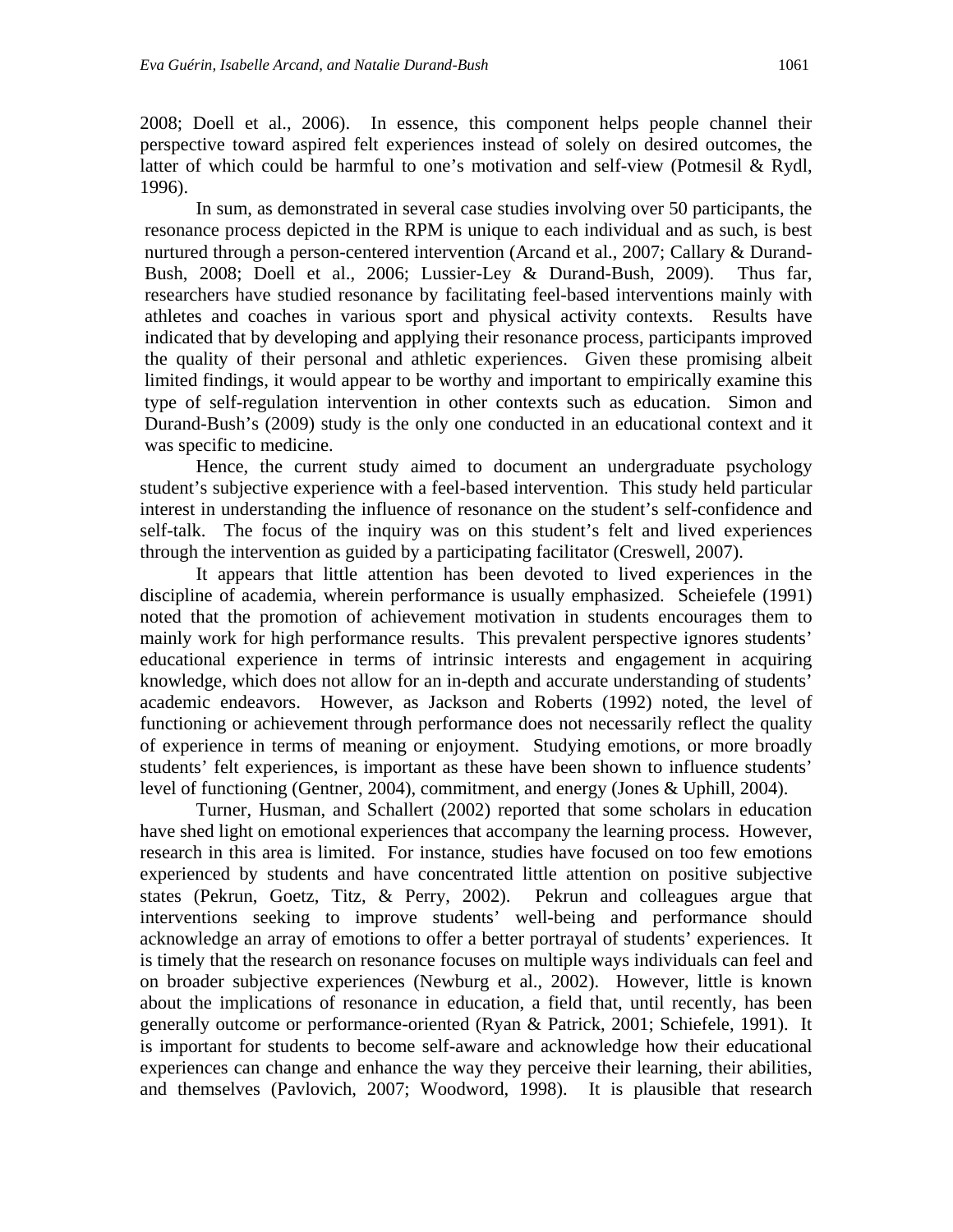involving interventions designed to optimize felt experiences may help us better understand how students can enhance their educational experiences. As will become evident from the literature, two important aspects of students' experiences that would be worthwhile to consider in this endeavour are students' self-confidence and their self-talk.

In view of this, one of the specific aims of the current case study was to shed more light on the participating student's self-confidence and self-talk. Previous research revealed links between resonance and self-confidence in that by reflecting on and learning to regulate their felt experiences, participants augmented their beliefs in their capabilities (Arcand et al., 2007; Doell et al., 2006; Simon & Durand-Bush, 2009). Selfconfidence stems from evaluations of how people feel about their skills and about themselves (Sander & Sanders, 2006; Shrauger & Schohn, 1995). It is a valued construct in education and has been studied extensively. Notably, research demonstrates that students' expectations of success on academic tasks are one of the strongest predictors of performance in school (Chow, 2003; Tavani & Losh, 2003). Moreover, confidence generates greater interest, perseverance, and general feelings of self-worth while completing academic assignments (Pajares, 2003). These findings and those emerging from research on resonance warrant more scrutiny to further understand the association between self-confidence, the resonance process, and academic experiences. From a pedagogical standpoint, it is hoped that extensive intervention-based research will eventually lead to self-directed ways that self-confidence may be nurtured and regulated to maximize academic experiences and performance.

Research shows that self-talk may increase feelings of self-confidence in the process of goal attainment (Hardy, 2006; Landin & Hebert, 1999; Vealey, 2001). Defined as interpretive dialogue with the self (Hackfort & Schwenkmezger, 1993), selftalk is found to be a useful self-regulation strategy for managing cognitive processes and emotions (Hardy; Vealey). Self-talk is frequently employed by students to solve problems (Depape, Hakim-Larson, Voelker, Page, & Jackson, 2006) and it is also argued to influence students' emotions, including those experienced during academic tasks (Schutz & Davis, 2000). Zastrow (1993) demonstrated that individuals can challenge and change their self-talk by adjusting the way they think about certain events. Similarly, Simon and Durand-Bush (2009) found that medical students could change the way they thought about certain events and situations by using more positive self-talk. This, in turn, positively altered how they felt and how they responded to obstacles. More effort should be invested in examining the role of self-talk in the resonance process. It is reasonable to believe that reflecting on one's internal experiences could facilitate a greater awareness of one's self-talk as well as the capacity to adjust it. Given the reputed influence of selftalk on self-confidence, examining both constructs and their mutual influence within one's resonance process would be innovative and would address gaps in the literature.

#### **Purpose**

 As previously mentioned, the aim of this case study was to examine and document a student's experience as she participated in a feel-based intervention that was guided by a facilitator. Based on previous studies in which resonance was used as an intervention framework (Arcand et al., 2007; Callary & Durand-Bush, 2008; Doell et al., 2006; Lussier-Ley & Durand-Bush, 2009; Simon & Durand-Bush, 2009), it was expected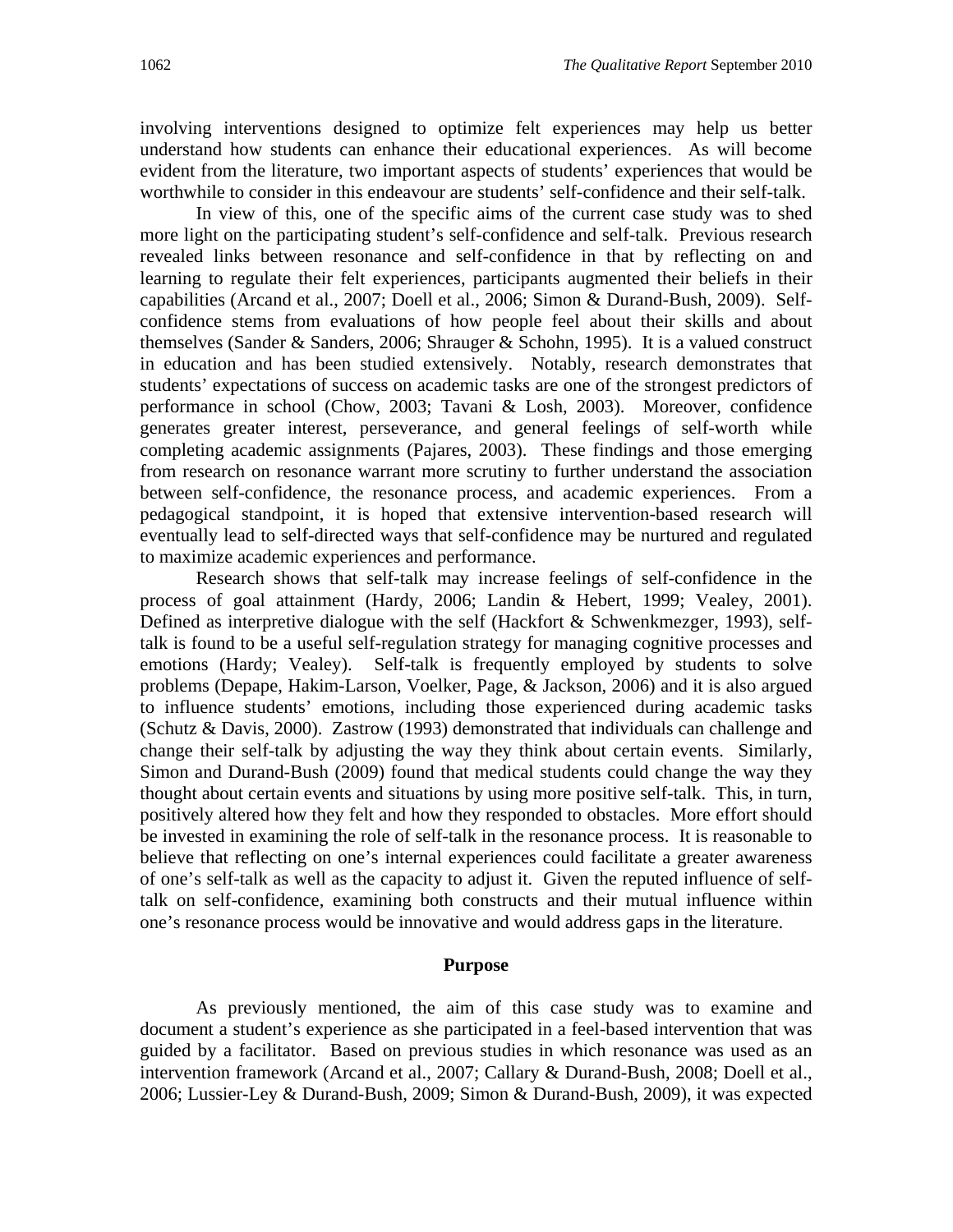that with the help of the facilitator, the participant would develop her unique resonance process. It was also anticipated that through the feel-based intervention and the accompanying personal observation, attention, and reflection on how she felt, she would become more aware of her desired feel and ways of achieving it in important facets of her life, notably academia. Moreover, specific to this study, it was considered that this process could lead her to gain particular insight into her self-confidence. It could also lead her to pay attention to her self-talk to discover how it relates to her confidence and to examine her ability to regulate it.

#### **Method**

#### **Case Study**

Previous research involving feel-based interventions demonstrates the value of the qualitative case study to carefully examine participants' unique and evolving experience of resonance (Arcand et al., 2007) as well as the meaning and relevance of their experiences in general (Bachor, 2002; Kiser, 2004; Tonn & Harmison, 2004). In a case study, the researcher's role is not only to thoroughly examine and record events and experiences but also to meaningfully explore through personal interpretation what he/she observes (Stake, 1995; Yin, 2003). The current study, grounded in the participatory paradigm (Creswell, 2007; Heron & Reason, 1997), accomplished this in an innovative way. Specifically, the primary researcher who also participated in the intervention interpreted and documented her experience with resonance, paying particular attention to contextual elements that enriched her experience. Such recognition of subjectivity, interpretation, and meaning in a case study can be a worthy source of insight for researchers and readers alike (Kisfalvi, 2006).

 The participatory case study approach allowed the lead researcher to provide a rich first-person account of her experiences to help readers better understand the complexity and value of the resonance process. Although previous studies on resonance have acknowledged participants' reflections and interpretations, no study to date has presented a first-person account of an intervention. It has been argued in the literature that in order to fully capture the subjective meanings that people assign to their lived experiences, appropriate perspectives and methods should be employed (Fitzpatrick & Watkinson, 2003; Roe & Lachman, 2005; Van Manen, 1997). Some researchers have embraced subjectivity by letting participants convey their own thoughts and feelings through narratives (e.g., Arvay, 1999; Daniels, Lamson, & Hodgson, 2007; McMahon, 2007), thus authentically preserving the meaning they attach to their experiences. In the current study, the first-person approach that was integrated into the researcher's personal narrative reveals complex and rich lived experiences that accompanied the resonance intervention.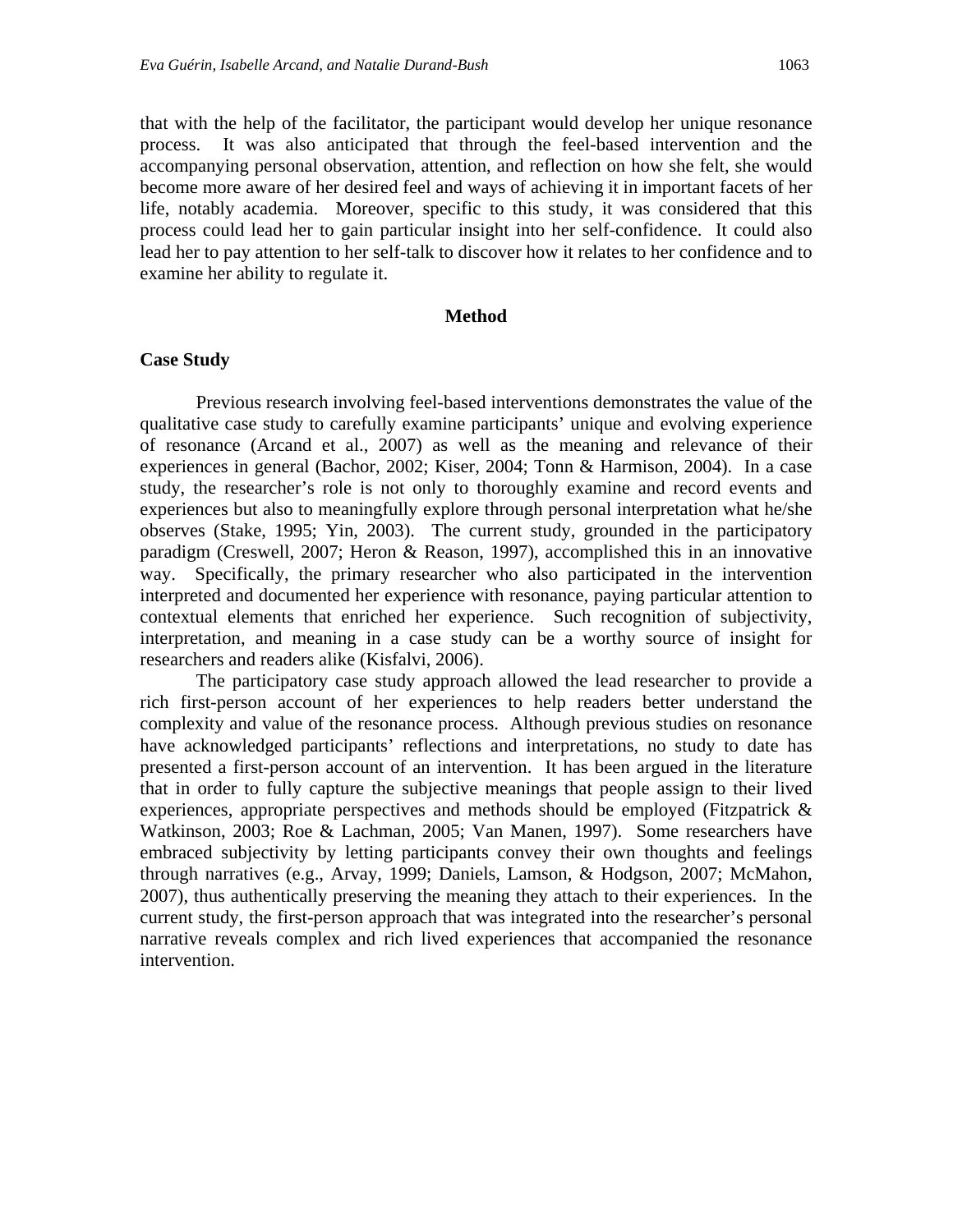#### **Participants**

#### **Eva.**

The main researcher was a 21 year old female student completing the fourth year of an undergraduate psychology program. Eva joined a research team investigating the process of resonance at the University of Ottawa. Within the larger research program, Eva completed her fourth year honour's thesis and chose to be a participant in her own study. As previously mentioned, she assumed the dual role of researcher and participant in a resonance intervention. At the onset of the intervention, Eva was in the second month of a demanding semester. She was preparing applications for graduate school while balancing five courses and part-time employment. She welcomed the intervention to help her find meaning and enjoyment in her demanding academic activities and hectic daily life. Having read a few articles pertaining to resonance, Eva held a basic understanding of resonance when commencing the intervention.

#### **Isabelle.**

Isabelle, a member of the resonance research team and a PhD candidate in the Faculty of Education at the same university, volunteered to supervise Eva's thesis project; she also became the facilitator of the intervention. As part of the resonance research team, Isabelle had previously facilitated resonance interventions with four individuals in the context of her Master's degree research. Through the present intervention, which is detailed below, Isabelle guided Eva in applying resonance in her daily life and in drawing lessons and meaning to enrich her academic and personal experiences. Both Eva and Isabelle consented to reveal their identity in this research, approved by the Research Ethics Board of the University of Ottawa, as well as in subsequent publications.

#### **Resonance Intervention**

The 15-week intervention consisted of multiple interviews, journaling, and reflective reading. Eva and Isabelle took part in seven individualized semi-structured indepth interviews over the intervention period. The interviews were guided by the components of the RPM as well as by Eva's concerns, experiences, and reflections. They took place approximately every two weeks in a laboratory at the university. The first meeting was an intake interview that lasted approximately 90 minutes, the purpose of which was to situate resonance in Eva's life and to discuss her current context and endeavors. The following six interviews, by means of casual conversation, related to the process of resonance and were guided by important topics in Eva's life (e.g., university life, assignments, friends, family, work).

Isabelle maintained a flexible approach and engaged in meaningful dialogue to help Eva explore her current and desired feel, preparation strategies, obstacles, and revisiting strategies (see Table 1). Following are examples of questions posed during the interviews: (a) Eva, go back to the way you want to feel, tell me about it. (b) What normally helps you feel this way? (c) You said that you feel frustrated, what do you do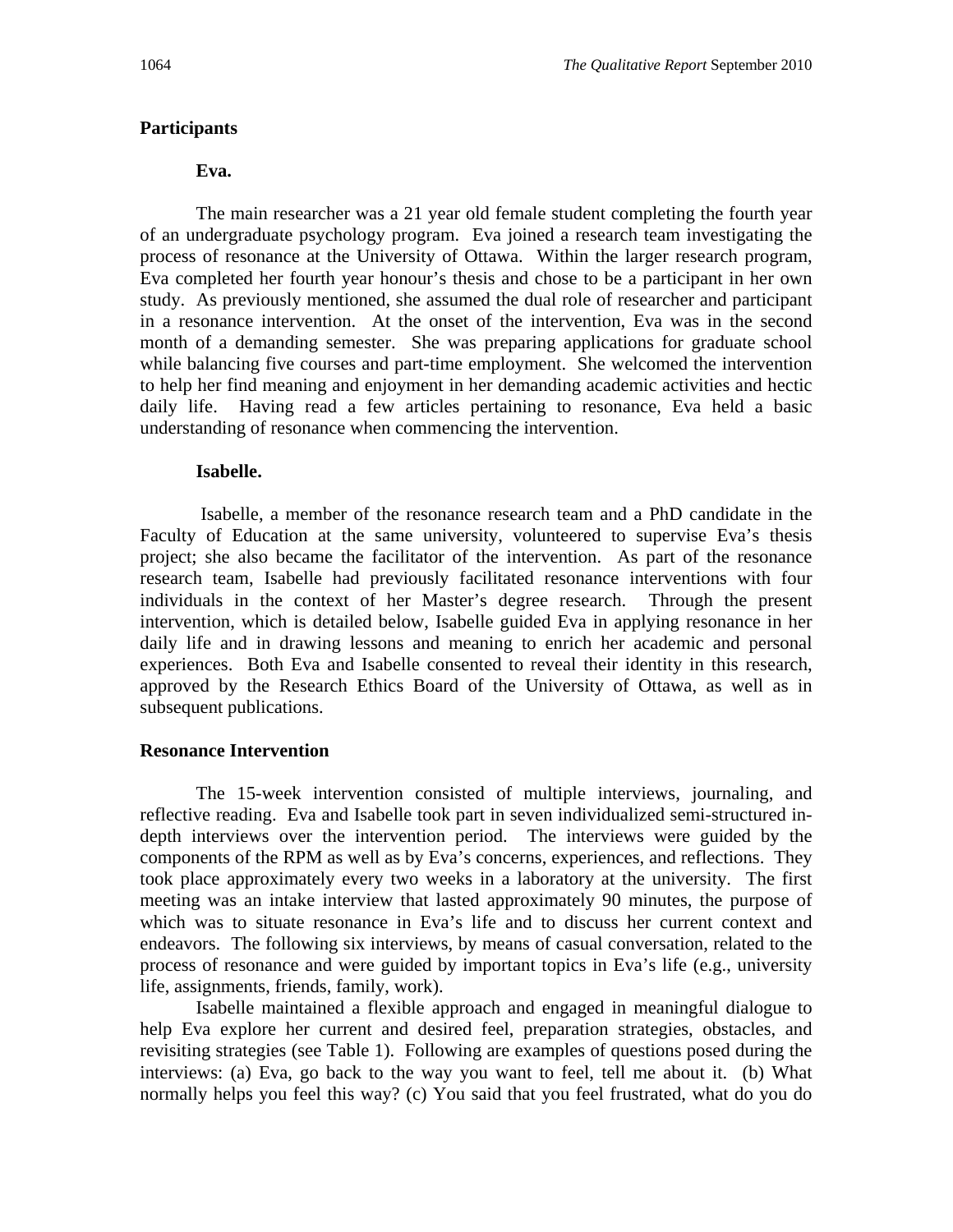when you feel this way? Is there anything you can do to feel differently in this situation? (d) You said that you talked to yourself in that moment, what did you say and how did it make you feel? Through various probes, Eva reflected on and discussed meaningful and relevant topics in relation to her academic and personal life. This helped her apply resonance in her life. A post-intervention interview took place six weeks after the end of the intervention to allow Eva to discuss key reflections, lessons, and personal changes experienced throughout the intervention. All interviews were audiotaped and were transcribed verbatim by Eva for analysis. The process of transcribing was deemed valuable to begin the in-depth analytical process.

As part of a typical resonance, feel-based intervention, Isabelle suggested that Eva keep a daily journal to increase self-observation, self-monitoring, and self-reflection. In the journal, Eva indicated the extent to which she felt the way she wanted throughout the day. She included reflections on her feelings, thoughts, and actions in various situations and gave particular attention to her confidence and inner dialogue, which were of central interest in this study. She addressed evolving ways she was defining and articulating her desired feel as well as the effectiveness and challenges of identifying and consistently applying strategies to regulate how she felt in various situations. She discussed what she was learning about herself in her daily interactions and also from her discussions with Isabelle. It was anticipated that journaling would deepen her experience of the resonance process since previous studies indicated that it was an important tool to augment selfawareness (Arcand et al., 2007; Doell et al., 2006) and self-regulation (Simon & Durand-Bush, 2009). Respecting her eventful schedule, Eva decided to journal every alternate day. Finally, to better understand and reflect on the meaning of resonance in her life, Eva followed Isabelle's recommendation to read Dr. Doug Newburg's (2006) book on the theme of resonance during the 15-week intervention period. No data were directly extracted from this reading.

#### **Analysis of Narratives**

 All of the qualitative data emerging from the intervention and post-intervention interviews and the reflective journal were integrated into a narrative after which an analysis of this narrative was performed. According to Murray (2003), a narrative joins events together over time into a story that helps people make sense of events and experiences. In the current study, Eva employed an analysis of narrative approach to identify and describe meaningful and relevant themes within the narrative (Polkinghorne, 1995). This approach also served to make links and to help her understand the evolving experiences, events, and reflections that took place during the resonance intervention. This allowed Eva to not only present a comprehensive, theme-based account of her experiences but also elaborate on the meaning of these experiences while preserving her perspective as both researcher and participant. Narratives are valued for their ability to highlight such subjectivity and interpretation in research (Riessman, 1993).

It is noteworthy that representing experiences through narratives is not guided by an established method (Manning & Cullum-Swan, 1994). Rather, the analysis is mainly guided by the goal of the researcher, which in this study was to explore, using an insider perspective, a student's experience with resonance using the RPM as an educational model to frame the intervention. Eva used an inductive approach (Côté, Salmela, Baria,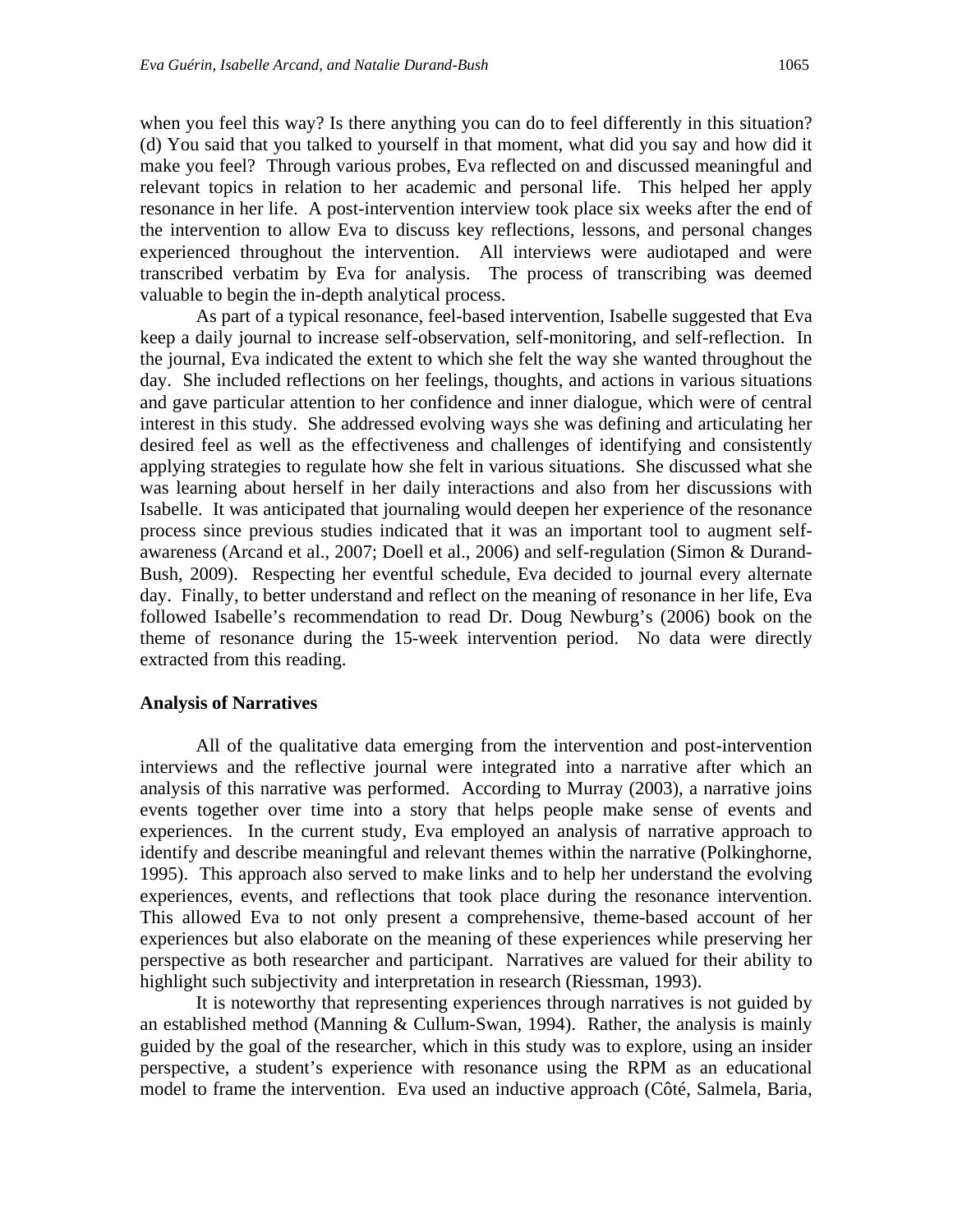& Russell, 1993) to discern noteworthy themes or topics that surfaced in the narrative (i.e., integrated interview transcripts and journal entries) and attempted to extract key findings. She then proceeded to carefully examine the data using a deductive approach (Côté et al.) to more specifically analyze the content for themes related to her experience of resonance (i.e., RPM components), self-confidence, and self-talk and link them with other inductively derived themes. While using both inductive and deductive means to analyze the content of the narrative, Eva developed reflective notes that included insights, interpretations, and meaningful, informative quotes from the interviews and journal. These are presented in the results section.

#### **Trustworthiness**

Several steps were taken to enhance the trustworthiness of this study (Sparkes, 2002). First, thick and transparent descriptions of Eva's experiences were provided based on two data sources (i.e., interview transcripts and journal entries) that complemented one another (Polkinghorne, 1995). These generous descriptions combined with Eva's extensive reflective analytical notes allowed her to better interpret and present her experiences. In addition, thorough details pertaining to the context and the intervention allow readers to make inferences from the results and apply what is relevant and meaningful to their own life or inquiries (Stake, 2000). In addition to the resonance intervention interviews, Eva engaged in weekly debriefing with Isabelle and monthly peer debriefing sessions with the resonance research team. In these meetings, discussions pertaining to Eva's research experience, as well as data collection procedures and analyses, led to more in-depth and comprehensive reflections and interpretations (Guba & Lincoln, 1994).

#### **Results**

Since Eva, the main researcher, was also the participant in the intervention, the results are presented using the first person pronoun. Therefore, I, Eva, will present key themes representing my experiences with resonance throughout the intervention.

#### **Self–Awareness**

It was no surprise that self-awareness emerged as a key theme throughout the intervention as it was the case in past research on resonance, as formerly indicated. After the first interview, I began monitoring (mentally and via journaling) my life and how I experienced it in order to understand how I could apply resonance. By doing regular checks and asking myself questions, I gradually became more aware of how I felt, what I thought, and how I acted and reacted, particularly in academic and social situations. As early as week two, my awareness began to mature, and it became easier to articulate the way I felt in different circumstances, as the following quote from our interview suggests:

Being able to connect with others makes me feel the way I want, and it's something I would like to feel a lot more, throughout the day … Even the other day when I met up with a few friends before an exam, we bonded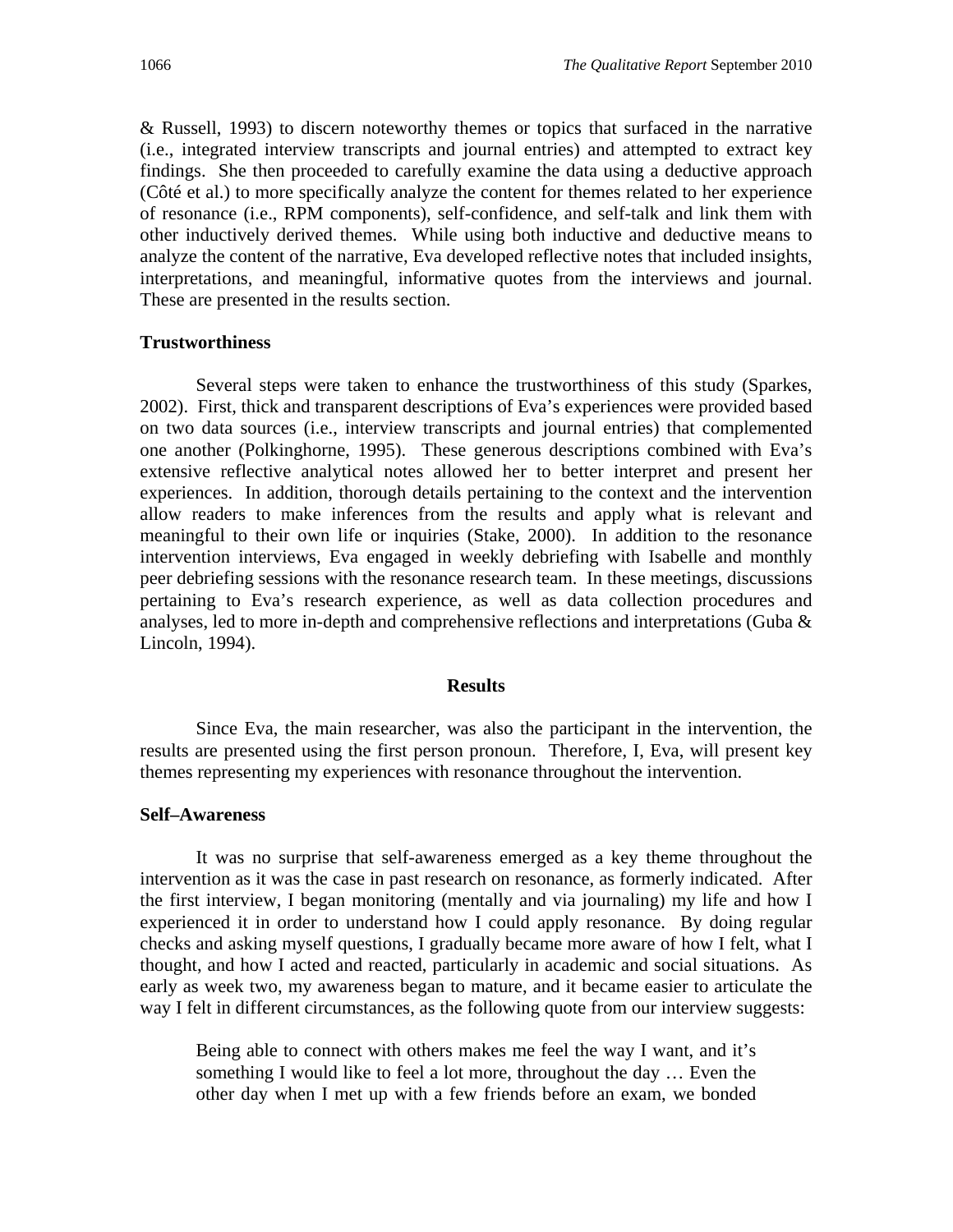because we had the same worry over the exam. We were able to connect our feelings, our anxieties about the test, and that was a really good, comforting feeling.

By paying attention and increasing my self-awareness, I became more adept in recognizing and expressing how I felt and aspired to feel in my life. Through my journaling, I often reflected on particular instances where I really felt the way I wanted; confident, relaxed, and connected with others. Consequently, I was more able to benefit from this desired feel when it occurred and this, among other things, allowed me to better engage in and enjoy academic tasks. This also pushed me to reflect on ways to recreate the way I wanted to feel, in and out of school.

With this growth in self-awareness and through meaningful interview discussions, I was also able to observe and better understand how my resonance process was taking shape, including how I could actively create it. I became more mindful of specific strategies that I could use to help myself regularly achieve a desired feel. One strategy involved making the effort to detach myself, mentally and physically, from school-related stressors and take time for myself. I described this in week ten during my interview with Isabelle:

I think I've been working on acknowledging that I need to relax sometimes and if I lose an hour in my day where I don't do anything [academically-related] at all that it's okay, and that I need these moments of relaxation to feel the way I want to feel.

This particular strategy was key since it was often difficult for me to withdraw from academic demands and stay in line with the way I wanted to feel: confident, calm, and content. This lesson was important and allowed me to be more proactive and engage in meaningful and pleasant preparation to feel the way I want more consistently and better enjoy my academic pursuits.

Through the course of the intervention, I also became aware that when I became drained and overwhelmed by academic tasks, I kept working without considering the way I felt. The interview discussions and reflective journaling helped me recognize that pushing on without considering how I felt affected me in that moment as well as afterwards. I eventually learned that even momentary pauses to 'empty' my thoughts, in addition to casual conversations with others, were enough to rejuvenate me and helped me to elude less than desirable feel. I noticed that these strategies helped me revisit the way I wanted to feel and enhanced my productivity and enjoyment through academic tasks, from the mundane to the most challenging (e.g., writing, test-taking).

Another self discovery in my experience with resonance was recognizing that I responded with frustration and anxiety to obstacles such as deadlines and examinations. During week five, Isabelle and I discussed how I wanted to feel when writing the Graduate Record Examination (GRE) and how I could facilitate this. I discovered that it was not the examination itself that worried me, but the intimidating and overwhelming atmosphere I anticipated. In other words, the real obstacle for me was internal; it was based on my own perceptions that were translated into self-doubt and worry. This insight became the first step in responding to this hurdle.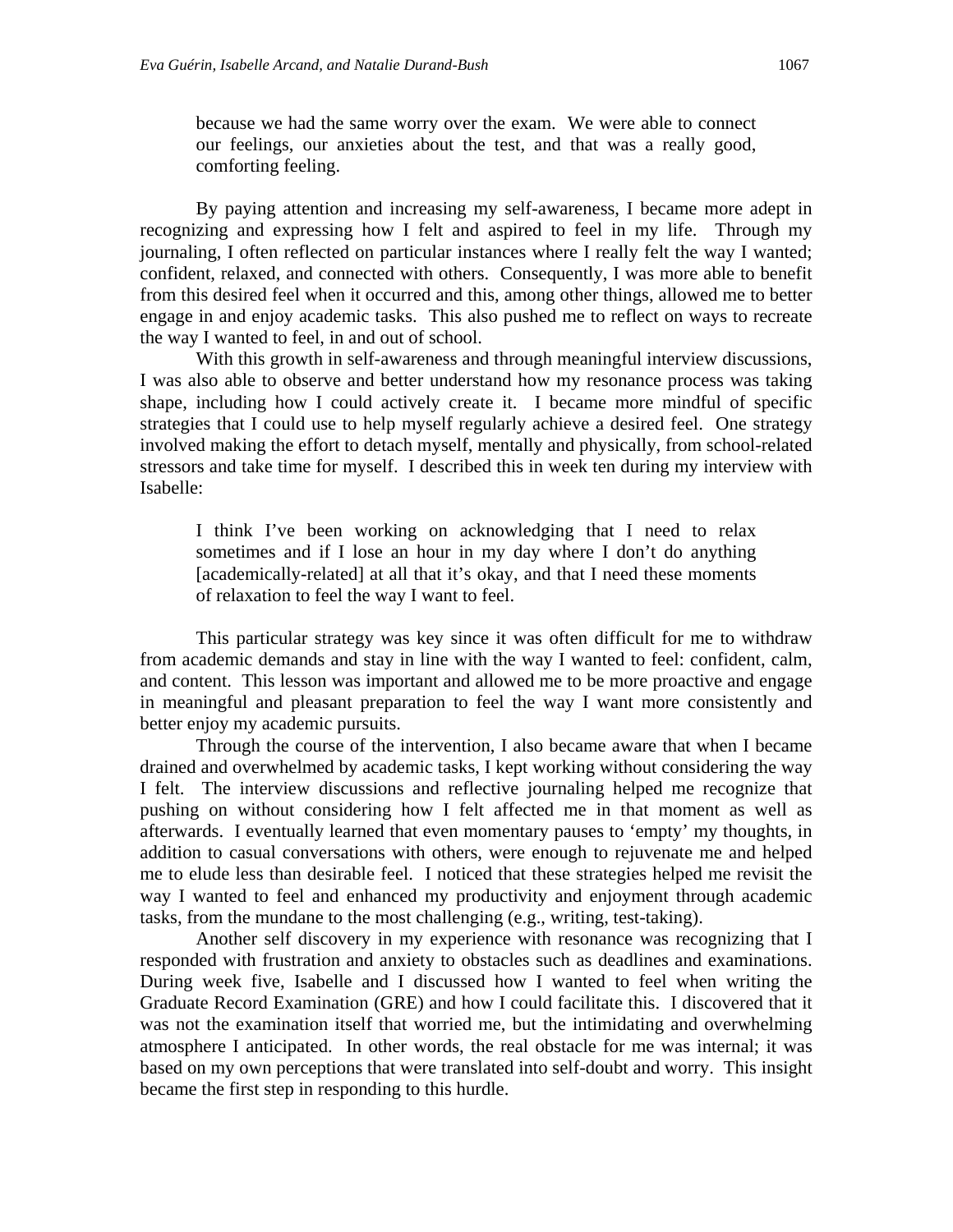Isabelle guided me in elaborating other revisiting strategies particularly in the context of the GRE which was a major theme in my life at that moment. I had never written this type of exam before and felt I needed to prepare for it and anticipate ways to revisit the way I wanted to feel in the face of potential obstacles such as anxiety and fear. The following journal entry during week five illustrates my experience with the exam:

I wrote the GRE this morning, and I was pretty nervous…To calm myself, I really tried to focus on the preparation we had discussed in the interview. I reminded myself of the support I had from my parents and all the hard work I put into studying. By focusing on what the exam meant to me, I felt proud to be there and that I deserved to be there.

Writing the GRE was important to me. I had prepared well for it and when I encountered nervousness and worry (i.e., obstacle) I was able to revisit the way I wanted to feel, become calmer, and complete the examination. Being able to use a pre-planned strategy to regulate what I thought and felt left me feeling pleased and helped me to finish the exam. I felt better in the moment and was focused on the examination itself rather than on my doubts and possible outcomes. This was an indication of my increased ability to not only respond to internal obstacles such as worry but also to experience overall resonance. I was able to stay focused and in control through using my self-talk to remind myself of the support I benefited from and of the hard work I had done.

In sum, the interviews and reflective journaling led me to put in the effort to become more self-aware, and to recognize how I wanted to feel in various situations in my daily life. This had a positive influence in that I experienced more control, pride, enjoyment, and confidence while engaged in my academic endeavors and was able to feel a more regular sense of calmness in life in general. I perceived this deliberate increase in self-awareness to be meaningful and essential in my intervention.

#### **Self-Confidence**

At the onset of the intervention, I began monitoring the instances in which I felt or did not feel confident because I perceived this factor to have an influence on the quality of my experiences and my academic performance. As a result, I defined what confidence truly meant to me: feeling as though I had the ability to commit to what I set out to do and could accomplish my objectives. I also identified preparation strategies that led me to feel this way. These included studying diligently, working efficiently and most importantly, monitoring my inner dialogue and my beliefs in my abilities. I explored this in an interview during week three:

I think all that extra little hard work really helps me feel confident and studying helps me feel that sense of accomplishment. When I've studied for five hours, I feel and say "Wow, I've accomplished a lot in that time span", I feel it. So studying and working hard really helps me feel the way I want to feel.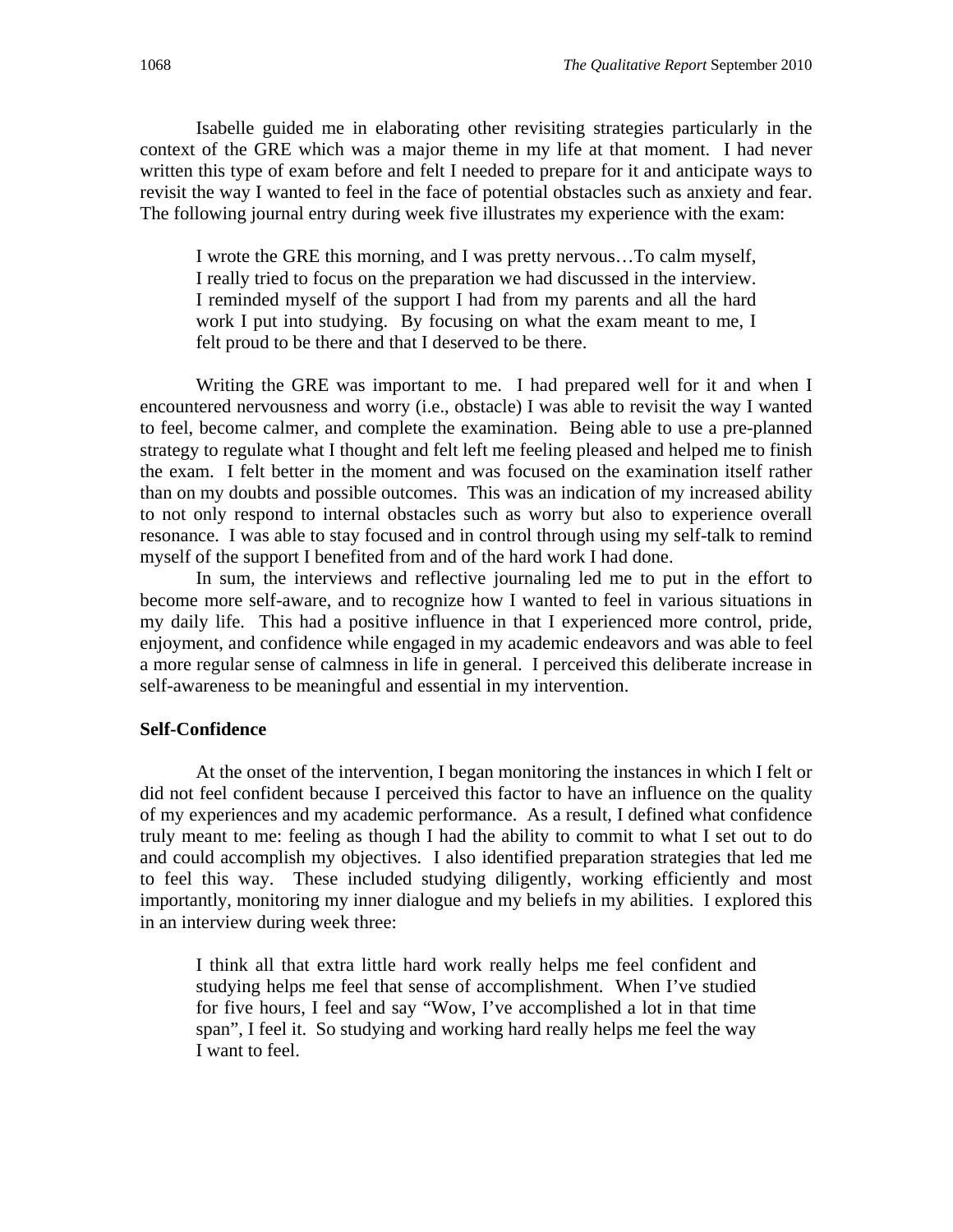This quote illustrates that I began to recognize and appreciate the strategies that I applied early on in the intervention, particularly with respect to my academic endeavors, to achieve that feel of accomplishment and confidence.

Interestingly, I also noticed early on in the intervention that I had a tendency to look for or rely on external cues, such as others' approval, to feel confident. Therefore prior to learning to apply resonance in my life, my confidence was not something I actively created or regulated; it usually transpired inconsistently within circumstances that were not self-generated. I ultimately realized that I could *create* a confident feel in academic tasks and in life in general. For instance, I recognized that my interest in academic material and my enjoyment of my studies could help me feel more competent. I acknowledged this in week ten when Isabelle asked me if I could feel the way I wanted even in a stressful period. I told her:

Definitely, I do feel it sometimes when I'm studying for an exam, in a course that I'm really interested in. I feel that it's really easy to retain the material … It's so much easier to study and I get absorbed in it. I feel really good about my abilities as a student and I feel more confident going into the exam … So during any challenge I know it's possible to *feel* like I want.

 Reconnecting with my genuine interest for my academic field and reminding myself, through positive self-talk for instance, to enjoy the moment helped me to feel more effective, assertive, and engaged in my school work. This, in turn, facilitated more compelling beliefs about my abilities as a student and enhanced my self-confidence. Such personal realizations encouraged me to believe that feeling confident was definitely within my control. Hence, a worthy lesson that followed this conversation was that I was in control of my interests and of my beliefs about myself as a student.

 Feeling confident was a fundamental element of my desired feel. Although feeling this way was inconsistent prior to the intervention, valuable reflections helped me to identify discrepancies and inconsistencies in how I regulated this. A sense of control over how confident I felt transpired from acknowledging that I could internally influence what I perceived and how I felt in different circumstances. Moreover, I developed meaningful strategies (e.g., re-kindling my interest in academic pursuits, focusing on my qualities and abilities rather than external people's perceptions and approval) in order to actively create my confident feel. This was particularly important when faced with prevalent internal obstacles such as feeling overwhelmed. Hence, a valuable lesson in living my resonance process involved recognizing that I had considerable power over connecting or reconnecting with my confident self, especially in challenging times when I was distanced from it.

#### **Self-Talk**

Through my experience with resonance and my increasing awareness of the intricacies of my daily life, I also learned more about the relationship between my self-talk and the way I felt. Through the intervention, I started to pay careful attention to my inner dialogue, focusing on its nature and frequency and how it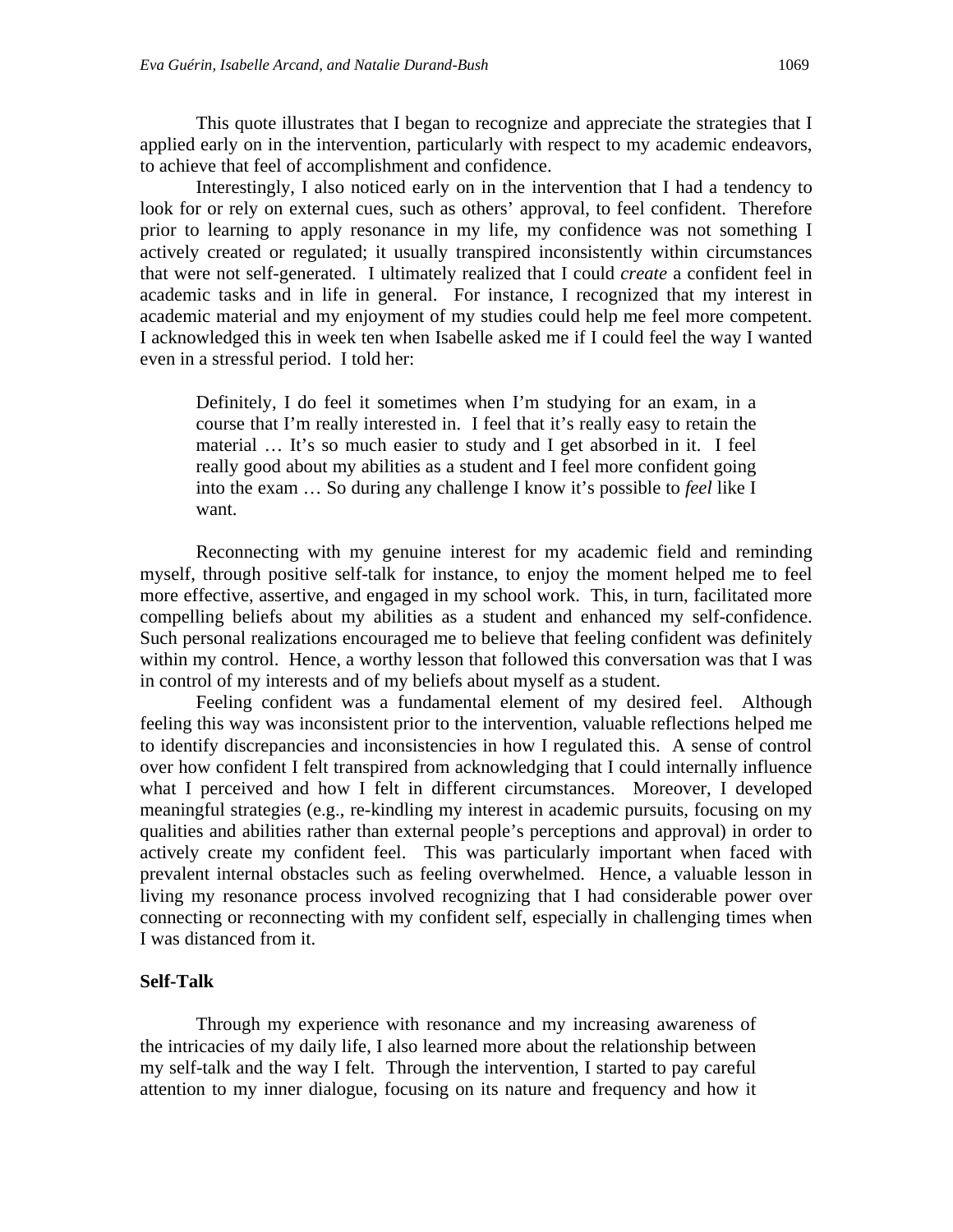made me feel. I noticed that I often talked to myself and that trying to change my habitual dialogue to a more positive one was a definite challenge. In this regard, I said to Isabelle during one interview early in the intervention:

I sometimes tell myself to relax and it doesn't work. I think I have tried to be as positive as possible but sometimes it doesn't sink in. I know that I have the ability to talk positively to myself … but it's not always easy to apply it.

As the intervention progressed, paying conscious attention to the *content* of my self-talk proved to be very beneficial in applying resonance in my life. Essentially, I learned that self-talk was a valuable preparation strategy for me; being constructive in what I told myself could contribute to feeling the way I wanted, particularly in challenging situations such as exams and writing papers with deadlines. Monitoring and learning to draw on my self-talk in various situations thus became an evolving skill. I discussed this with Isabelle during our interview at week 11: "I keep noticing it [my selftalk] more and more as it's happening … It's not that I'm using it better yet [all the time], but I'm *learning* to apply it more constructively".

Through the resonance intervention, I discovered that my self-talk could be both positive and negative. I recognized that at times, negative self-talk was in itself a major obstacle that prevented me from achieving my desired feel. In evaluative situations, judgmental self-talk could overshadow my positive self-perceptions, preventing me from feeling relaxed and competent. Noticing my negative self-talk as it occurred and attempting to change it to be more productive became an invaluable revisiting strategy in my resonance process. This is evidenced in one interview conducted at week 13 when I discussed the "writer's block" I experienced while completing one of my course assignments:

I try to talk to myself more positively, put a positive spin on the problem, encourage myself that I still have time, that I *will* work on it later, that I will get help, and then I say to myself, "You've got resources out there to help you" ... I also say things to myself like, "You'll work through it, you've done it before."

Journaling and having meaningful conversations with Isabelle to discuss my inner dialogue and various obstacles such as this writing block allowed me to explore how I felt and pinpoint *why* this obstacle prevented me from feeling competent. I realized that my initial inability to write at that moment was not the real obstacle; my own harmful inner dialogue was and this was within my control. In this regard, I said to Isabelle:

Eventually it was as if I could write but because I was thinking so negatively it prevented me from writing. This is an external obstacle in the sense that I couldn't get the words down on the page and I didn't have enough material but the fact that I was talking so negatively to myself was definitely internal.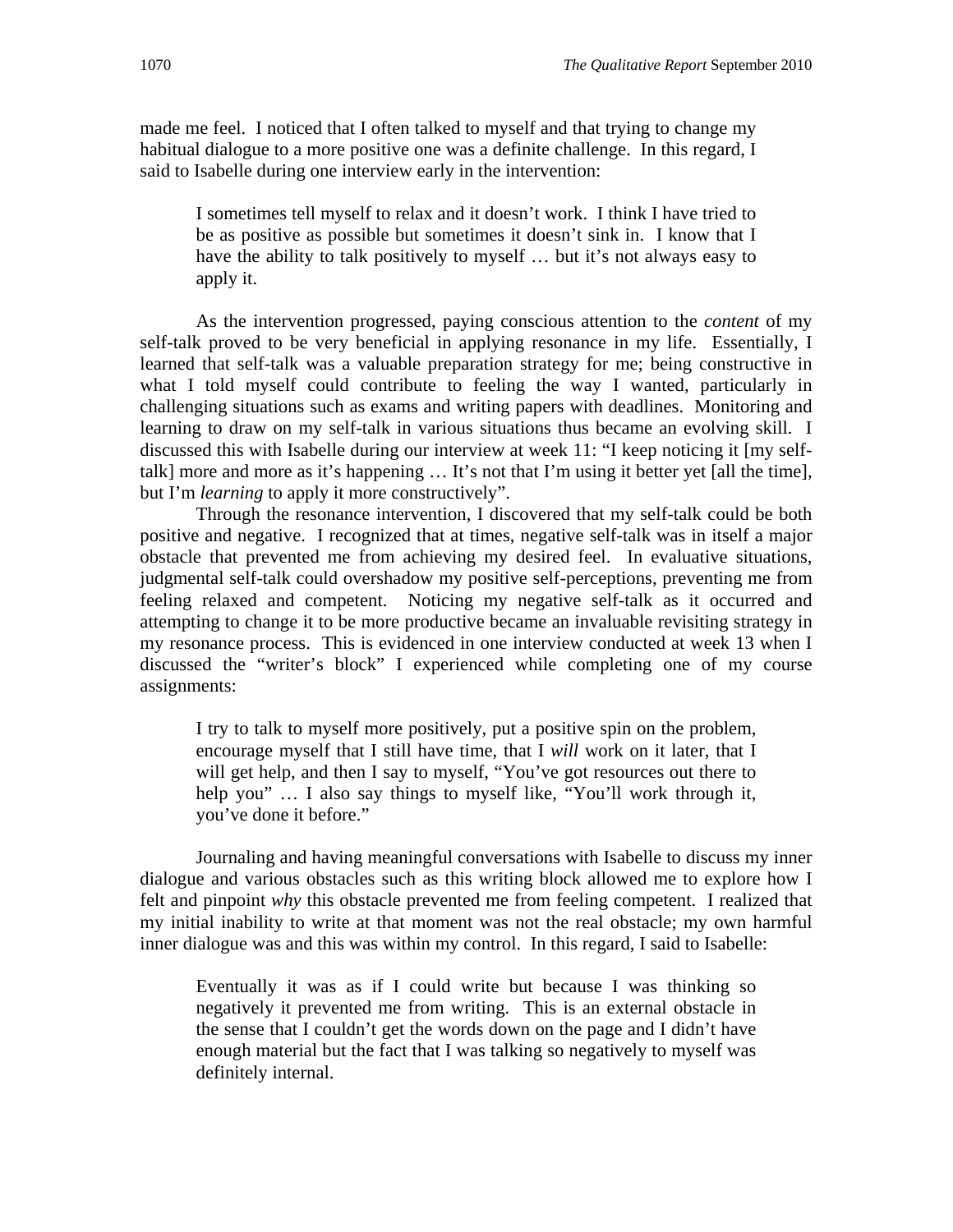To get through this obstacle, I initially had to acknowledge my destructive selftalk as the significant barrier that influenced how I felt in this situation. In addition, Isabelle and I discussed how I could further influence how I felt in such circumstances using strategies I revealed in my journal entries. One strategy involved removing myself from the writing activity to briefly engage in a different one, such as going for a run or cooking, both enjoyable activities. Doing so inherently facilitated more positive inner dialogue and feel.

Overall, creating and applying my personal resonance process involved considerable reflection as well as an evolving awareness of my self-talk and the internal effort to construct it more positively when necessary. Notably, I learned that what I told myself could serve as a preparation or revisiting strategy for my desired feel, or conversely, that it could be a major obstacle that distanced me from it.

 Learning to live my life in accordance to my desired feel involved developing a personal awareness of my thoughts and actions that imparted me with a greater sense of control over internal and external challenges. This involved considerable personal investment and commitment to the way I felt and to what I could do to contribute to this in my student life and in general. I summed up this insight with Isabelle in our postintervention interview:

I think that some of the discussions that we've had have prepared me for future obstacles, in that I will be able to respond in a way that I take the way I feel into consideration. I learned that I don't have to neglect the way I would like to feel simply because I am being faced with certain stumbling blocks.

#### **Discussion**

This evocative account reflects Eva's unique experience with resonance, including how the process took shape in her life and how her increased self-awareness influenced this experience. This is consistent with the findings of previous studies in which feel-based interventions were conducted (Arcand et al., 2007; Callary & Durand-Bush, 2008; Doell et al., 2006; Lussier-Ley & Durand-Bush, 2009; Simon & Durand-Bush, 2009). As the intervention progressed, Eva gained a deeper understanding of resonance and developed different contributing pieces of her own process, including her self-confidence and self-talk, in order to experience more harmony in her daily student life.

 Eva's insight into the resonance process began by paying attention to how she felt and identifying how she wanted to feel in her academic and personal life. Pavlovich (2007) and Woodword (1998) indicated that it is important for students to become selfaware and acknowledge how their educational experiences can change and enhance the way they perceive their learning, their abilities, and themselves. In this regard, Eva also developed by attending to how she *wanted* to feel when encountering obstacles or setbacks: confident and in control. Notably, one of Eva's key lessons was distinguishing between external and internal obstacles and recognizing the control she had over the latter. For instance, while she initially felt little control over her writer's block, she found that she could challenge her negative self-talk and respond to the situation more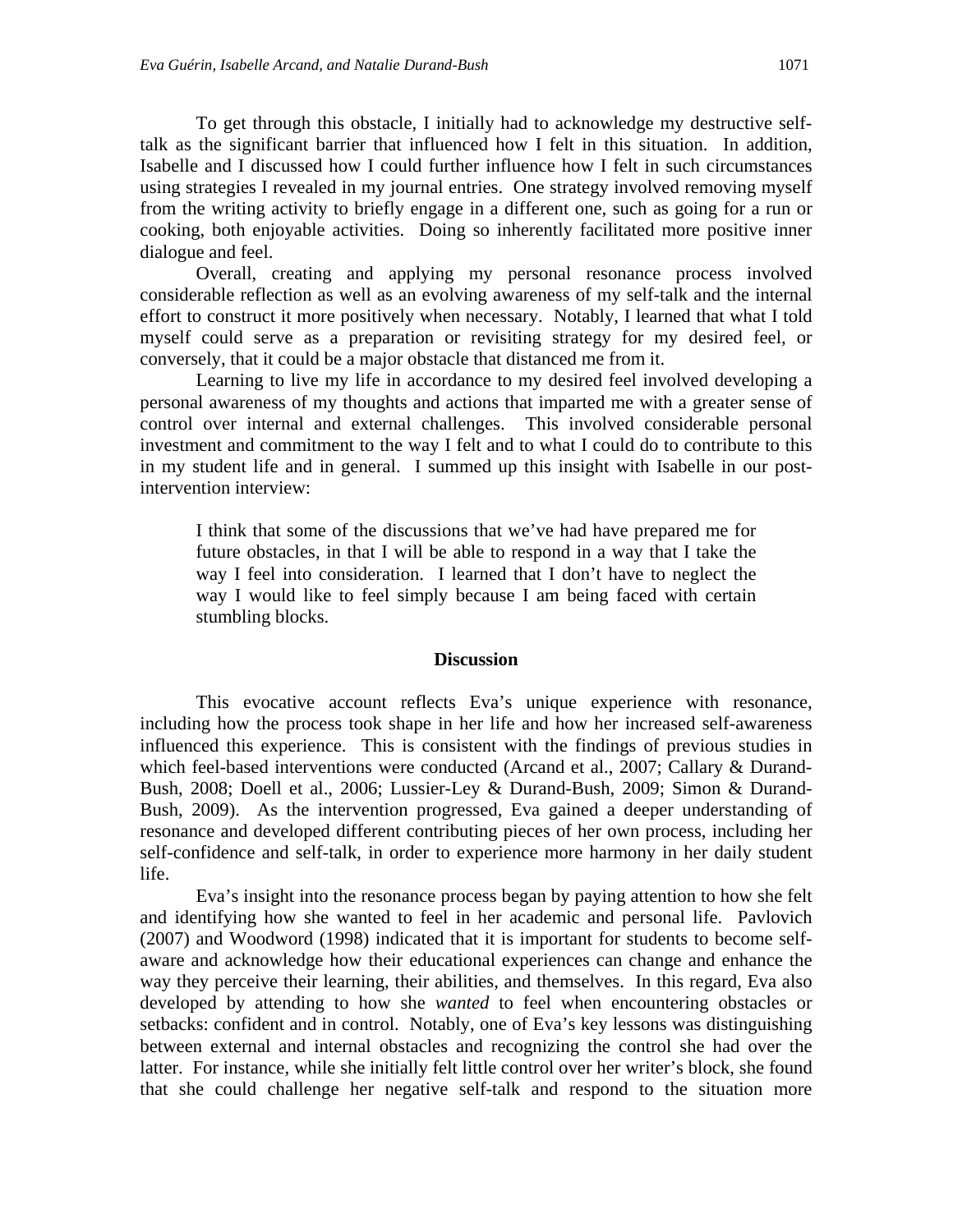productively, which eventually bettered the way she felt and helped her to complete her task.

According to Zimmerman (2000), paying attention to internal responses in this way is an important step to regulate oneself, including how one feels, and Arcand and colleagues (2007) argue that this can also offer a greater sense of control over how one perceives and handles inevitable daily obstacles. In the current study, open discussions and journaling throughout the intervention facilitated this attention and led to Eva's increased personal awareness, ownership and control over how she felt and what she thought. This sense of control was an emergent theme that is consistent with previous studies of resonance interventions (Arcand et al.; Callary & Durand-Bush, 2008; Lussier-Ley & Durand-Bush, 2009; Simon & Durand-Bush, 2009). Moreover, Eva learned to plan and cyclically adapt her thoughts, feelings, and actions in daily endeavours, an indication that she continually developed strategies to regulate the way she felt. These findings are noteworthy because self-regulation skills have been linked to superior learning (Pintrich, 2002; Zimmerman, 1990), as well as personal growth and better personal care in students, particularly in the medical field (Elder, Rakel, Heitkemper, Hustedde, Harazduk, Gerik, et al., 2007).

As an important aim of this study, Eva explored the mutual connection between resonance and her self-confidence, self-talk, and self-awareness throughout the intervention. Akin to previous studies of resonance (Arcand et al., 2007; Callary & Durand-Bush, 2008; Simon & Durand-Bush, 2009), Eva noticed a gradual improvement in her personal confidence, not only from a cognitive standpoint (i.e., she had more confident thoughts) but also a feel standpoint (i.e., she felt more confident). Results showed that by intently focusing on and planning her desired felt experiences, for example while writing the GRE, Eva was able think and feel more confident in challenging situations. These findings support other authors who have linked higher selfconfidence to better performance, success, and well-being in academia (Shrauger & Schohn, 1995; Tavani & Losh, 2003). In addition, Cheng and Furnham (2002) found that while students' self-confidence (i.e., self-rated academic performance) predicted their happiness, their actual grade point did not. This indicates that students' thoughts related to their competencies, which could be modified through living the resonance process, may considerably influence how fulfilled and satisfied they feel in their academic endeavors.

Eva also retained lessons regarding her self-talk, which was noted to be a strategy that helps maintain a healthy psychological balance (Depape et al., 2006). She found that the nature of her internal dialogue shaped her interpretations of events and influenced her ability to achieve her desired feel. Although previous studies of resonance have not focused on self-talk specifically, it was found to be an important preparation and revisiting strategy (Arcand et al., 2007; Doell et al., 2006; Simon & Durand-Bush, 2009). Eva's experience suggests that it may be beneficial for individuals participating in feelbased interventions to observe their inner dialogue, particularly in the face of obstacles. Notably, Eva's careful monitoring of her internal dialogue made her aware that she had negative and debilitating thoughts in challenging situations; these thoughts incapacitated her and did not allow her to feel the way she wanted to feel. In this regard, authors have suggested that individuals can alter how they feel (Zastrow, 1993) and behave (Neck  $\&$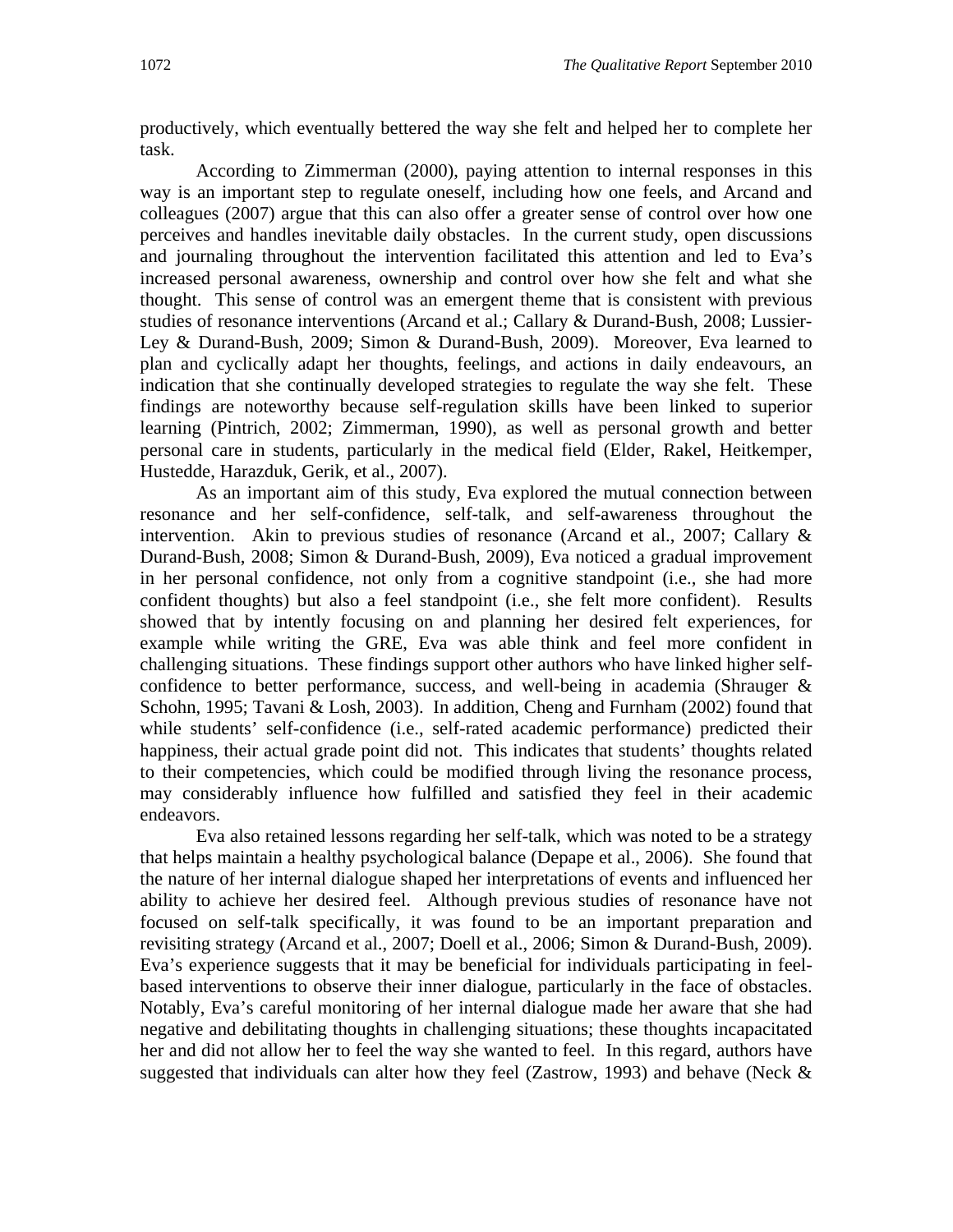Manz, 1992) in response to situations by challenging and internalizing what they tell themselves.

Eva's appreciation of and ability to change her internal dialogue illustrates her growth in self-awareness and self-control (Zimmerman, 2000). Interestingly, research supports that inner speech can facilitate self-observations of one's inner life (Morin, 2005) and that frequently attending to one's thoughts and perceptions is an indicator of self-awareness (Schneider, 2002; Steels, 2003). Undoubtedly, there is merit in further investigating the links between one's self-talk, felt experiences, and the process of resonance as it was shown in this study that while self-talk can be a surmountable obstacle, it can also be used as a preparation and revisiting strategy to achieve desired feel.

The present study is unique in that results reveal the potential value of the resonance process in the context of education. Eva's case highlights a valuable process in which students may identify desirable ways to feel, prepare to experience this feel and reconnect with it in the face of obstacles, as these aspects have often been overlooked in a field that has been traditionally performance driven (Newburg et al., 2002; Scheiefele, 1991). In Eva's experience, she learned to take deliberate moments to let go of academic stressors in order to rekindle with preferred felt experiences (Vohs & Baumeister, 2004). Seemingly, a feel-based intervention could help students to pay attention to what they can do to feel the way they want and derive more meaning from their academic experiences. In this regard, Wallin and Graham (2002) suggested that educational goals should be achieved through necessary reflection and a valuation of students' experiences. The current study demonstrates that the resonance process may be one way that students can achieve greater control over the way they feel in academic pursuits by focusing on internal qualities of their experiences.

Documenting Eva's experience with resonance using the participatory paradigm is another innovative contribution of this study. Presenting the intervention from her own perspective expands the existing knowledge on resonance interventions. Rather than having an outside researcher interpret the experience of resonance *for* the participant, Eva provided an honest, reflective, and informed portrayal of her personal growth as she learned to apply resonance in her life. Researchers who have used a similar in-depth perspective in their case studies argue that it allows them to be both participants and observers in order to understand a particular phenomenon as a whole (Newton, 1994).

Despite the noteworthy findings of this study, a few limitations must be mentioned. Firstly, although Eva's dual role as researcher and participant in the intervention offered an in-depth perspective of resonance, it also led her to apply resonance and reflect on her own transcribed data in an exceptional manner. This evidently deepened her experience with resonance and may not be representative of a typical intervention based on the RPM. Furthermore, Eva's openness and commitment to all stages of the research process and intervention facilitated her understanding and implementation of resonance. Her growth is tied to this engagement and it should not be assumed that all participants will demonstrate the same readiness or willingness to develop and live their personal resonance process. The effort individuals are prepared to invest and the depth of their personal reflections should thus be considered in any intervention.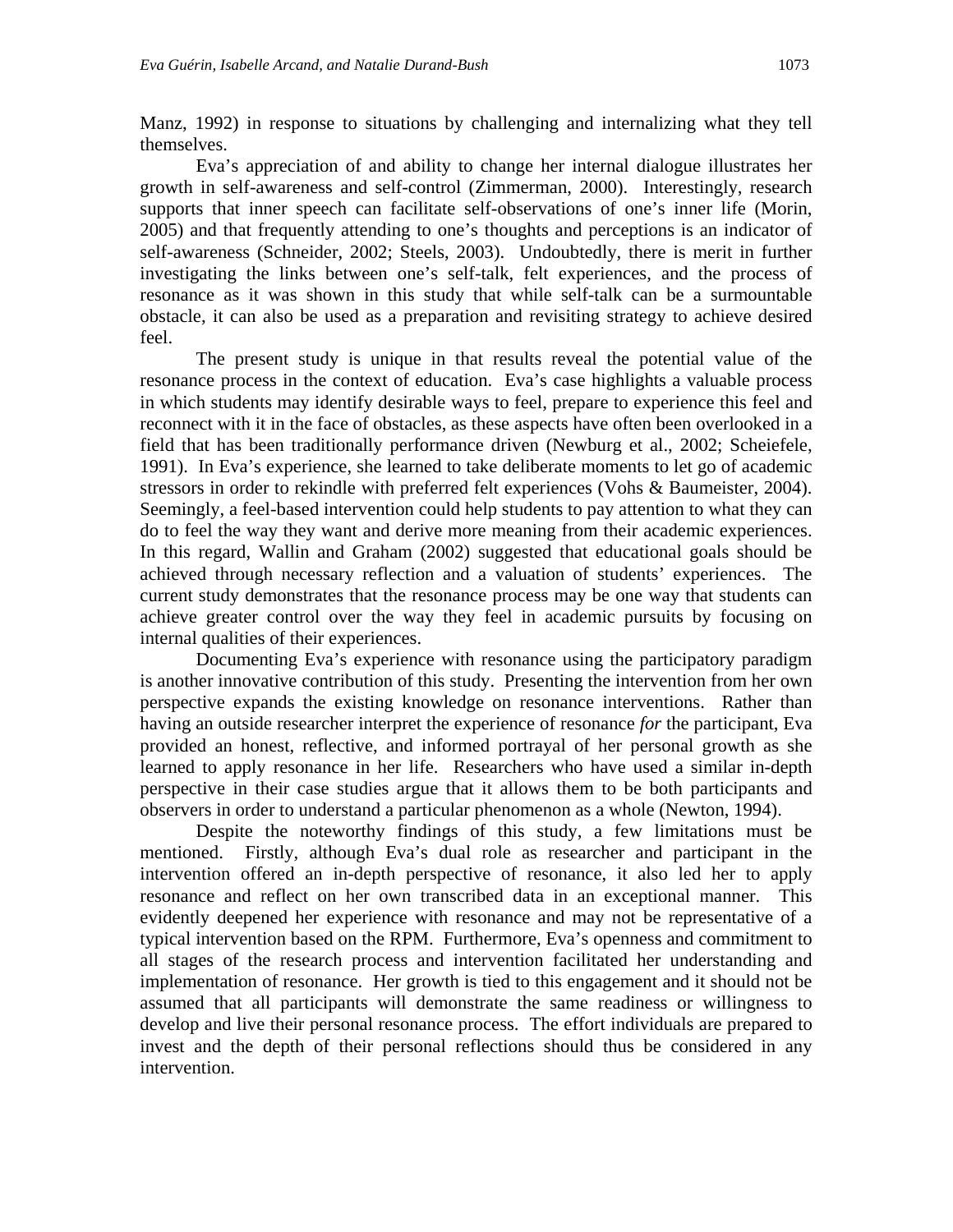Secondly, this study presented the case of one undergraduate student participating in a person-centered intervention. Hence, just like with any other case study, readers are encouraged to consider their own internal world and life context in relation to the one described herein before making a judgment regarding the transferability of the findings (Stake, 2000). Given the limited research involving the application of feel-based interventions in education, it is recommended that more studies be conducted to examine the resonance process of students of different ages and levels in various learning contexts. As a result, we may gain more insight into the potential benefits that students could reap from developing their abilities to regulate the way they feel with the hope of being able to maximize the quality of their experiences and learning in academia.

#### **Conclusion**

This study provided a rich account of how resonance can be applied to improve the quality of a student's experience. It shed light onto how a feel-based intervention can lead to increased self-awareness and self-control as well as skills and strategies to better regulate how one feels. In this case, a female undergraduate psychology student learned to identify and manage desired felt experiences by engaging in deliberate preparation to feel certain ways in her personal and academic life, and by identifying, anticipating, and responding to personal obstacles that distanced her from her desired feel. This study showed how self-confidence and self-talk were important in this student's life, how they were linked to the process of resonance, and how they could be enhanced and regulated through a feel-based intervention. The ability to regulate one's thoughts and felt experiences has been associated with increased learning and functioning in the literature (Schunk & Ertmer, 2000; Zimmerman, 1990), however, little to no empirical studies have shown how this may be applied in educational contexts. This study will hopefully lead to other in-depth accounts that could eventually have important implications for helping students enhance their learning experiences (Pavlovich, 2007; Woodword, 1998).

#### **References**

- Arcand, I., Durand-Bush, N., & Miall, J. (2007). 'You have to let go to hold on': A rock climber's reflective process through resonance. *Reflective Practice, 8*(1), 17-29.
- Arvay, M. J. (1999). Narratives of secondary traumatic stress: Stories of struggle and hope. (Doctoral dissertation, University of Victoria, 1998). *Dissertation Abstracts International, 4365A.*
- Bachor, D. G. (2002). Increasing the believability of case study reports. *Alberta Journal of Educational Research, 48*(1), 20-29.
- Callary, B., & Durand-Bush, N. (2008). A group resonance intervention with a volleyball team: An exploration of the process between a consultant, coach, and athletes. *Athletic Insight, 10*(3). Retrieved November 7, 2008, from http://www.athleticinsight.com/Vol10Iss3/GroupProcess.htm
- Cheng, H., & Furnham, A. (2002). Personality, peer relations, and self-confidence as predictors of happiness and loneliness. *Journal of Adolescence, 25,* 327-339.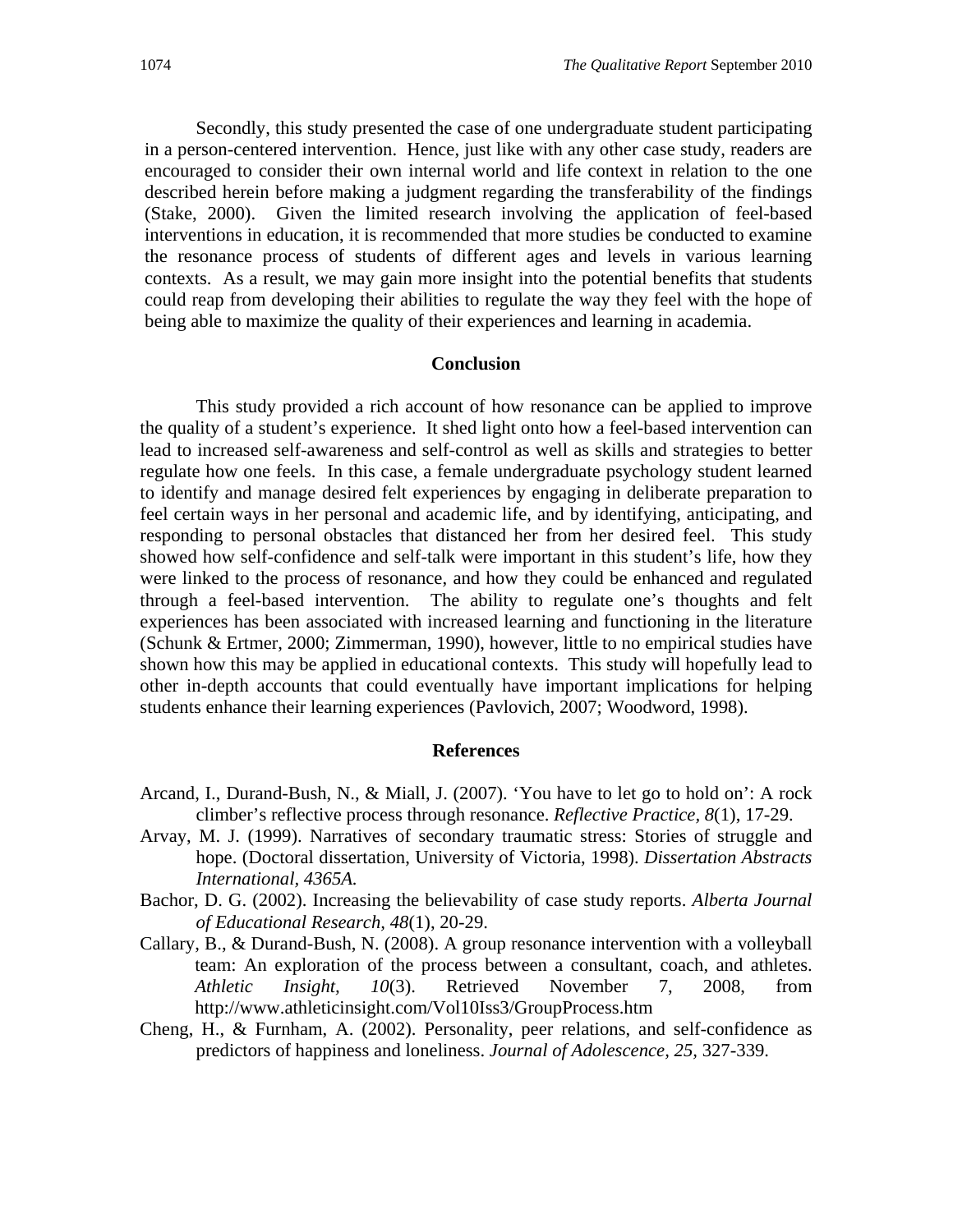- Chow, H. P. H. (2003). Exploring the predictors of educational experience and academic performance among university students in Regina. *Alberta Journal of Educational Research, 49*(1), 101-105.
- Côté, J., Salmela, J. H., Baria, A., & Russell, S. J. (1993). Organizing and interpreting unstructured qualitative data. *The Sport Psychologist, 6,* 55-64.
- Creswell, J. W. (2007). *Qualitative inquiry and research design* (2nd ed.). Thousand Oaks, CA: Sage Publications.
- Daniels, K. J., Lamson, A. L., & Hodgson, J. (2007). An exploration of the marital relationship and Alzheimer's disease: One couple's story. *Families, Systems & Health, 25*(2), 162-177.
- Depape, A. M. R., Hakim-Larson, J., Voelker, S., Page, S., & Jackson, D. L. (2006). Selftalk and emotional intelligence in university students. *Revue Canadienne des Sciences du Comportement [Canadian Journal of Behavioural Science], 38*, 250- 260.
- Doell, K., Durand-Bush, N., & Newburg, D. (2006). The process of performance of four track athletes: A resonance-based intervention. *Athletic Insight, 8*(2). Retrieved January 14, 2007, from http://www.athleticinsight.com/Vol8Iss2/Process.htm
- Elder, W., Rakel, D., Heitkemper, M., Hustedde, C., Harazduk, N., Gerik, S., et al. (2007). Using complementary and alternative medicine curricular elements to foster medical student self-awareness. *Academic Medicine, 82*(10), 951-955.
- Fitzpatrick, D. A., & Watkinson, E. J. (2003). The lived experience of physical awkwardness: Adults' retrospective views. *Adapted Physical Activity Quarterly, 20*(3), 279-297.
- Gentner, N. (2004). Building on the positives: Two tennis players' experiences with sport psychology. *Journal of Excellence, 10*, 44-59.
- Guba, E. G., & Lincoln, Y. S. (1994). Competing paradigms in qualitative research. In N. K. Denzin, & Y. S. Lincoln (Eds.), *Handbook of qualitative research* (pp. 105- 117). Thousand Oaks, CA: Sage.
- Hackfort, D., & Schwenkmezger, P. (1993). Anxiety. In R. N. Singer, M. Murphy, & L. K. Tennant (Eds.), *Handbook of research on sport psychology* (pp. 328–364). New York, NY: Macmillan.
- Hall, B. L. (1992). From margins to center? The development and purpose of participatory research. *The American Sociologist, 23*(4), 15-28.
- Hansen, F. (2005). Distinguishing between feelings and emotions in understanding communication effects. *Journal of Business Research, 58,* 1426-1436.
- Hardy, J. (2006). Speaking clearly: A critical review of the self-talk literature. *Psychology of Sport and Exercise, 7*(1), 81-97.
- Heron, J., & Reason, P. (1997). A participatory inquiry paradigm. *Qualitative Inquiry, 3,* 274-294.
- Jackson, S. A., & Roberts, G. C. (1992). Positive performance states of athletes: Toward a conceptual understanding of peak performance. *Sport Psychologist, 6*(2), 156- 171.
- Jones, M. V., & Uphill, M. A. (2004). Emotion in sport: Antecedents and performance consequences. In D. Lavallee, J. Thatcher, & M. V. Jones (Eds.), *Coping and emotion in sport* (pp. 9-28). New York, NY: Nova Science Publishers.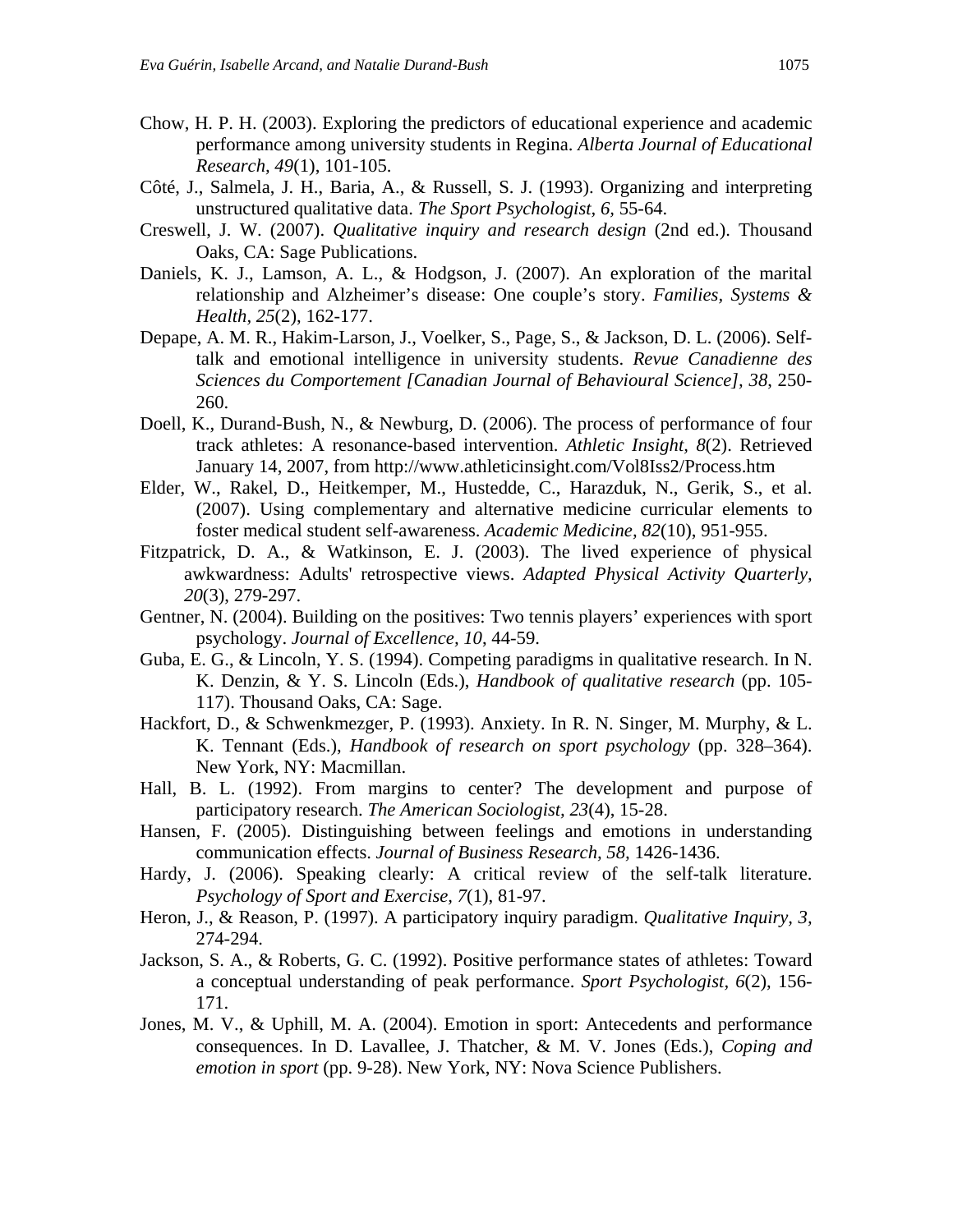- Kiser, S. (2004). An existential case study of madness: Encounters with divine affliction. *Journal of Humanistic Psychology*, *44*(4), 431-454.
- Kisfalvi, V. (2006). Subjectivity and emotions as sources of insight in an ethnographic case study: A tale of the field. *Management, 9*(3), 109-127.
- Landin, D., & Hebert, E. P. (1999). The influence of self-talk on the performance of skilled female tennis players. *Journal of Applied Sport Psychology, 11,* 263-282.
- Lussier-Ley, C., & Durand-Bush, N. (2009). Exploring the role of feel in the creative process of modern dancers: A realist tale. *Research in Dance Education, 10*(3), 199-217.
- Maguire, P. (1996). Proposing a more feminist participatory research: Knowing and being embraced openly. In K. de Koning & M. Martin (Eds.), *Participatory research in health: Issues and experiences* (pp. 27-39). London, UK: Zed Books.
- Manning, P., & Cullum-Swan, B. (1994). Narrative, content, and semiotic analysis. In N. K. Denzin & Y. S. Lincoln (Eds.), *Handbook of qualitative research* (pp. 463- 477). Thousand Oaks, CA: Sage.
- McMahon, B. J. (2007). Resilience factors and processes: No longer at risk. *Alberta Journal of Educational Research, 53*(2), 127-142.
- Morin, A. (2005). Possible links between self-awareness and inner speech: Theoretical background, underlying mechanism, and empirical evidence. *Journal of Consciousness Studies, 12,* 115-134.
- Murray, M. (2003). Narrative psychology and narrative analysis. In P. M. Camic, J. E. Rhodes, & L. Yardley (Eds.), *Qualitative research in psychology: Expanding perspectives in methodology and design* (pp. 95-112). Washington, DC: American Psychological Association.
- Neck, C. P., & Manz, C. C. (1992). Thought self-leadership: The influence of self-talk and mental imagery on performance. *Journal of Organizational Behavior*, *13*(7), 681-699.
- Newburg, D. (2006). *The most important lesson no one ever taught me*. Bloomington, IN: Xlibris Corporation.
- Newburg, D. S., Kimiecik, J. C., Durand-Bush, N., & Doell, K. (2002). The role of resonance in performance excellence and life engagement. *Journal of Applied Sport Psychology, 14,* 249-267.
- Newton, E. V. (1994). Writer's block: A case study of a holistic intervention using reader response and metacognitive writing tasks. In E. G. Stuartevant, W. M. Linek, K. A. Mohr, & E. W. Murphy (Eds.), *Pathways for literacy: Learners teach and teachers learn: The sixteenth yearbook of the College Reading Association (pp.* 139-151)*.* Pittsburg, KS: College Reading Association.
- Pajares, F. (2003). Self-efficacy beliefs, motivation, and achievement in writing: A review of the literature. *Reading & Writing Quarterly: Overcoming Learning Difficulties*, *19,* 139-158.
- Pavlovich, K. (2007). The development of reflective practice through student journals. *Higher Education Research & Development, 26*(3), 281-295.
- Pekrun, R., Goetz, T., Titz, W., & Perry, R. P. (2002). Academic motivation in students' self-regulated learning and achievement: A program of qualitative and quantitative research. *Educational Psychologist, 37,* 91-105.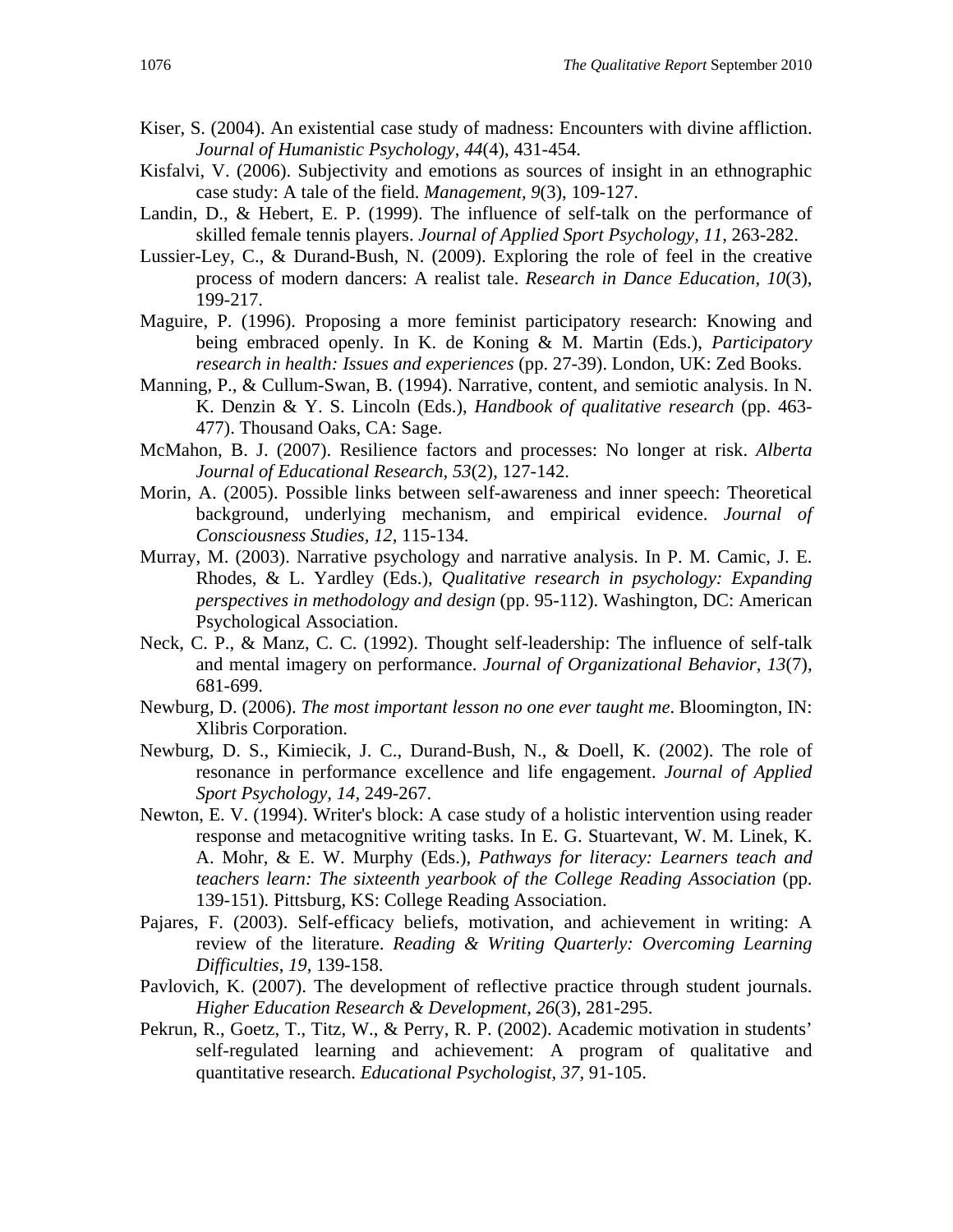- Pintrich, P. R. (2002). The role of metacognitive knowledge in learning, teaching and assessing. *Theory Into Practice, 41*(4), 219-225.
- Polkinghorne, D. E. (1995). Narrative configuration in qualitative analysis. In J. Amos & R. Wisniewski (Eds.), *Life history and narrative* (pp. 5-23). Bristol, PA: The Falmer Press.
- Potmesil, J., & Rydl, M. (1996). Experience or performance in philosophy of physical culture. *Proceedings of the 3rd Czech-Poland Scientific Conference* (pp. 22-25). Olomouc, Czech Republic.
- Riessman, C. K. (1993). *Narrative analysis*. Newbury Park, CA: Sage.
- Roe, D., & Lachman, M. (2005). The subjective experience of people with severe mental illness: A potentially crucial piece of the puzzle. *The Israel Journal of Psychiatry and Related Sciences, 42*(4), 223-230.
- Ryan, A. M., & Patrick, H. (2001). The classroom social environment and changes in adolescents' motivation and engagement during middle school. *American Educational Research Journal, 38*(2), 437-460.
- Sander, P., & Sanders, L. (2006). Understanding academic confidence. *Psychology Teaching Review, 12*(1), 29-42.
- Schiefele, U. (1991). Interest, learning, and motivation. *Educational Psychologist, 26,*  299-323.
- Schneider, J. F. (2002). Relations among self-talk, self-consciousness, and self knowledge. *Psychological Reports, 91,* 807-812.
- Schunk, D. H., & Ertmer, P. A. (2000). Self-regulation and academic learning: Selfefficacy enhancing interventions. In M. Boekaerts, P. R. Pintrich, & M. Zeidner (Eds.), *Handbook of self-regulation* (pp. 631-651). San-Diego, CA: Academic Press.
- Schutz, P. A., & Davis, H. A. (2000). Emotions and self-regulation during test taking. *Educational Psychologist, 35*(4), 243-256.
- Shrauger, J. S., & Schohn, M. (1995). Self-confidence in college students: Conceptualization, measurement, and behavioral implications. *Assessment, 2*(3), 255-278.
- Simon, C. R., & Durand-Bush, N. (2009). Learning to self-regulate multi-dimensional felt experiences: The case of four female medical students. *International Journal of Qualitative Studies on Health and Well-being, 4*(4), 228-244.
- Sparkes, A. C. (2002). *Telling tales in sport and physical activity: A qualitative journey.*  Champaign, IL: Human Kinetics.
- Stake, R. E. (1995). *The art of case study research*. Thousand Oaks, CA: Sage.
- Stake, R. E. (2000). Case studies. In N. K Denzin & Y. S. Lincoln (Eds.), *Handbook of qualitative research* (pp. 237-247). Thousand Oaks, CA: Sage.
- Steels, L. (2003). Language re-entrance and the 'inner voice'. *Journal of Consciousness Studies, 10,* 173-185.
- Tavani, C., & Losh, S. (2003). Motivation, self-confidence, and expectations as predictors of the academic performances among our high school students*. Child Study Journal*, *33*(3), 141-151.
- Tonn, E., & Harmison, R. J. (2004). Thrown to the wolves: A student's account of her practicum experience. *The Sport Psychologist, 18,* 324-340.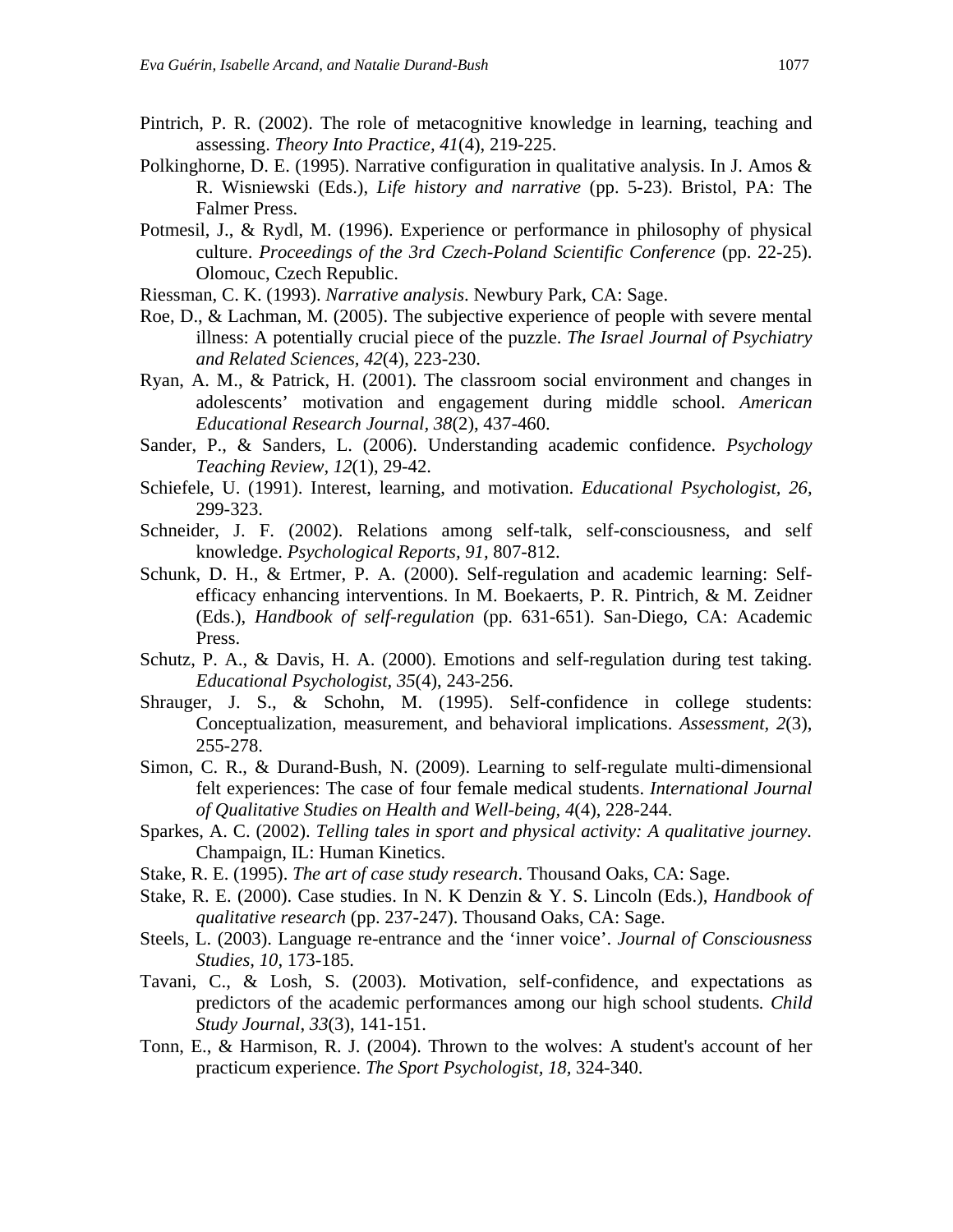- Turner, J. E., Husman, J., & Schallert, D. L. (2002). The importance of students' goals in their emotional experience of academic failure: Investigating the precursors and consequences of shame. *Educational Psychologist, 37*(2), 79-89.
- Vallerand, R. J., & Blanchard, C. M. (2000). The study of emotion in sport and exercise: Historical, definitional, and conceptual perspectives. In Y. L. Hanin (Ed.), *Emotions in sport* (pp. 3-37). Champaign, IL: Human Kinetics.
- Van Manen, M. (1997). *Researching lived experience: Human science for an action sensitive pedagogy.* London, ON: Althouse Press.
- Vealey, R. S. (2001). Understanding and enhancing self-confidence in athletes. In R. N. Singer, H. A. Hausenblas, & C. M. Janelle (Eds.), *Handbook of sports psychology*  (2nd ed., pp. 550-565). New York, NY: John Wiley  $&$  Sons.
- Vohs, K. D., & Baumeister, R. F. (2004). Understanding self-regulation: An introduction. In R. F. Baumeister & K. D. Vohs (Eds.), *Handbook of self-regulation: Research, theory, and applications* (pp. 1-12). New York, NY: The Guilford Press.
- Wallin, J., & Graham, T. (2002). Generativity: Lived experience as curricular content. *Alberta Journal of Educational Research, 48*(4), 341-349.
- Woodward, H. (1998). Reflective journals and portfolios: Learning through assessment. *Assessment & Evaluation in Higher Education, 23*(4), 415-423.
- Yin, R. K. (2003). *Applications of case study research* (2nd ed.). Thousand Oaks, CA: Sage.
- Zastrow, C. (1993). *You are what you think: A guide to self-realization*. Chicago, IL: Nelson-Hall.
- Zimmerman, B. J. (1990). Self-regulating academic learning and achievement: The emergence of a social cognitive perspective. *Educational Psychology Review, 2*(2), 173-201.
- Zimmerman, B. J. (2000). Attaining self-regulation: A social-cognitive perspective. In M. Boekaerts, P. R. Pintrich, & M. Zeidner (Eds.), *Handbook of self-regulation* (pp. 13-42). San-Diego, CA: Academic Press.

#### **Authors Note**

Eva Guérin is currently a doctoral student studying health and exercise psychology within the School of Human Kinetics at the University of Ottawa. She obtained her Bachelor of Arts with Honours in Psychology from the University of Ottawa in 2007. She has recently published in *Psychology, Health, and Medicine.* The author can be contacted at 125 University Ave, Montpetit Hall Room 317, Ottawa, ON Canada, K1N 6N5. Email: eguer016@uottawa.ca.

Isabelle Arcand is pursuing doctorate studies at the Faculty of Education with a concentration in psychopedagogy, at the University of Ottawa. She obtained a Master of Arts in Human Kinetics, specialized in sport psychology after completing a Bachelor of Arts in Psychology. She can be contacted at iarca001@uottawa.ca.

Natalie Durand-Bush, Ph.D., is an associate professor at the University of Ottawa, Faculty of Health Sciences, School of Human Kinetics in Ottawa, Canada. She may be contacted through email at ndbush@uottawa.ca.